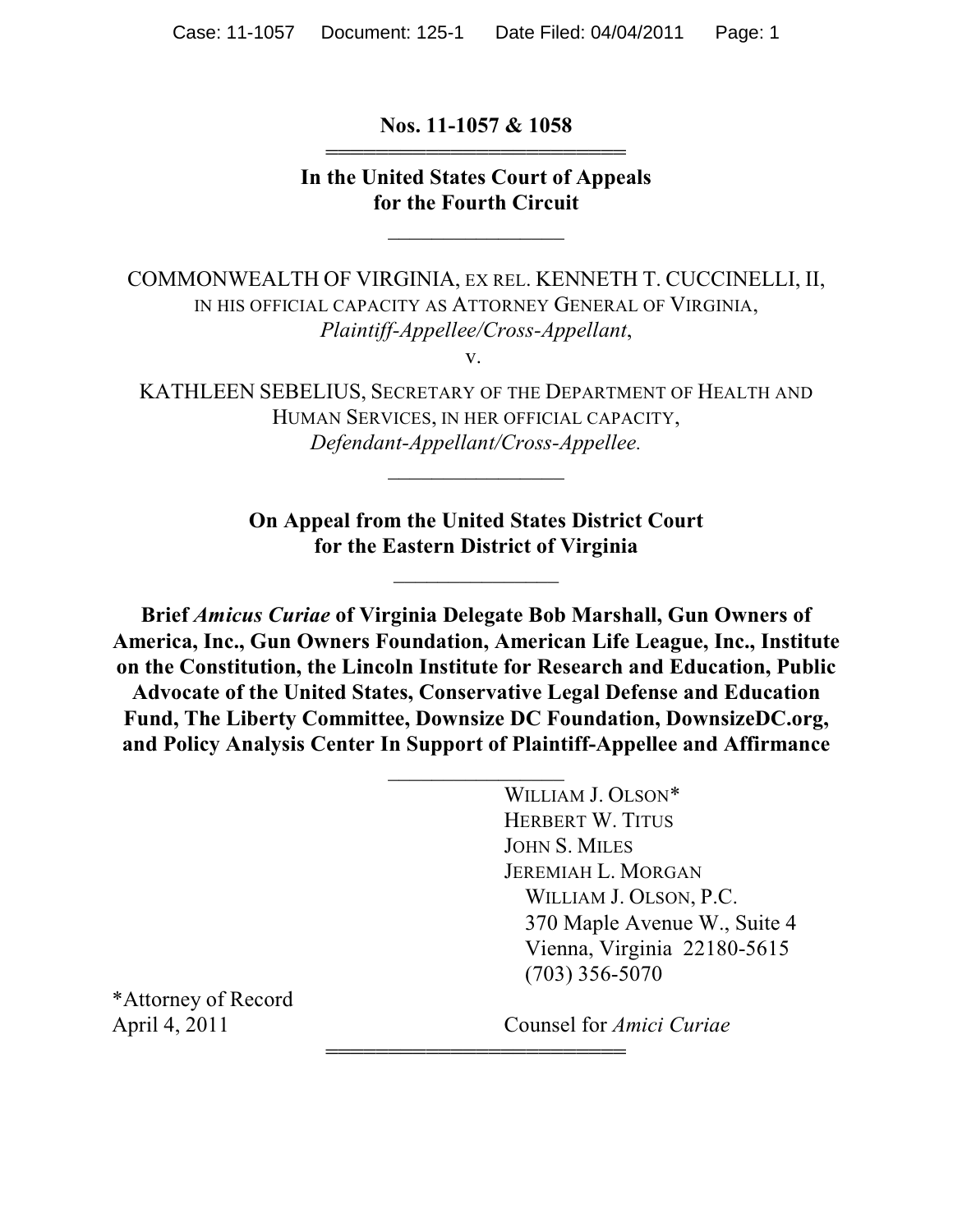#### UNITED STATES COURT OF APPEALS FOR THE FOURTH CIRCUIT DISCLOSURE OF CORPORATE AFFILIATIONS AND OTHER INTERESTS

Only one form needs to be completed for a party even if the party is represented by more than one attorney. Disclosures must be filed on behalf of all parties to a civil, agency, bankruptcy or mandamus case. Corporate defendants in a criminal or post-conviction case and corporate amici curiae are required to file disclosure statements. Counsel has a continuing duty to update this information.

No. <u>11-1057-8</u> Caption: <u>Commonwealth of Virginia v. Kathleen Sebelius</u> No. 11-1057-8

Pursuant to FRAP 26.1 and Local Rule 26.1,

Gun Owners of Amer., et al. who is  $\frac{\text{amici}}{\text{of } \text{unif } \text{unif } \text{unif } \text{unif } \text{unif } \text{unif } \text{unif } \text{unif } \text{unif } \text{unif } \text{unif } \text{unif } \text{unif } \text{unif } \text{unif } \text{unif } \text{unif } \text{unif } \text{unif } \text{unif } \text{unif } \text{unif } \text{unif } \text{unif } \text{unif } \text{unif } \text{unif } \text{unif } \text{un$ (name of party/amicus) (appellant/appellee/amicus)

- 1. Is party/amicus a publicly held corporation or other publicly held entity? **YES**⊽NO
- 2. Does party/amicus have any parent corporations? If yes, identify all parent corporations, including grandparent and great-grandparent corporations: **YES√**NO
- 3. Is 10% or more of the stock of a party/amicus owned by a publicly held corporation or other publicly held entity? If yes, identify all such owners:  $7FES$  NO
- 4. Is there any other publicly held corporation or other publicly held entity that has a direct financial interest in the outcome of the litigation (Local Rule  $26.1(b)$ )? If yes, identify entity and nature of interest:  $\Box$ YESI $\checkmark$ INO
- 5. Is party a trade association? (amici curiae do not complete this question)  $\Box$  YES  $\Box$  NO If yes, identify any publicly held member whose stock or equity value could be affected substantially by the outcome of the proceeding or whose claims the trade association is pursuing in a representative capacity, or state that there is no such member:
- 6. Does this case arise out of a bankruptcy proceeding? If yes, identify any trustee and the members of any creditors' committee:  $\exists$ YES $\nabla$ NO

# **CERTIFICATE OF SERVICE**

**\*\*\*\*\*\*\*\*\*\*\*\*\*\*\*\*\*\*\*\*\*\*\*\*\*\***

I certify that on April 4, 2011 the foregoing document was served on all parties or their counsel of record through the CM/ECF system if they are registered users or, if they are not, by serving a true and correct copy at the addresses listed below: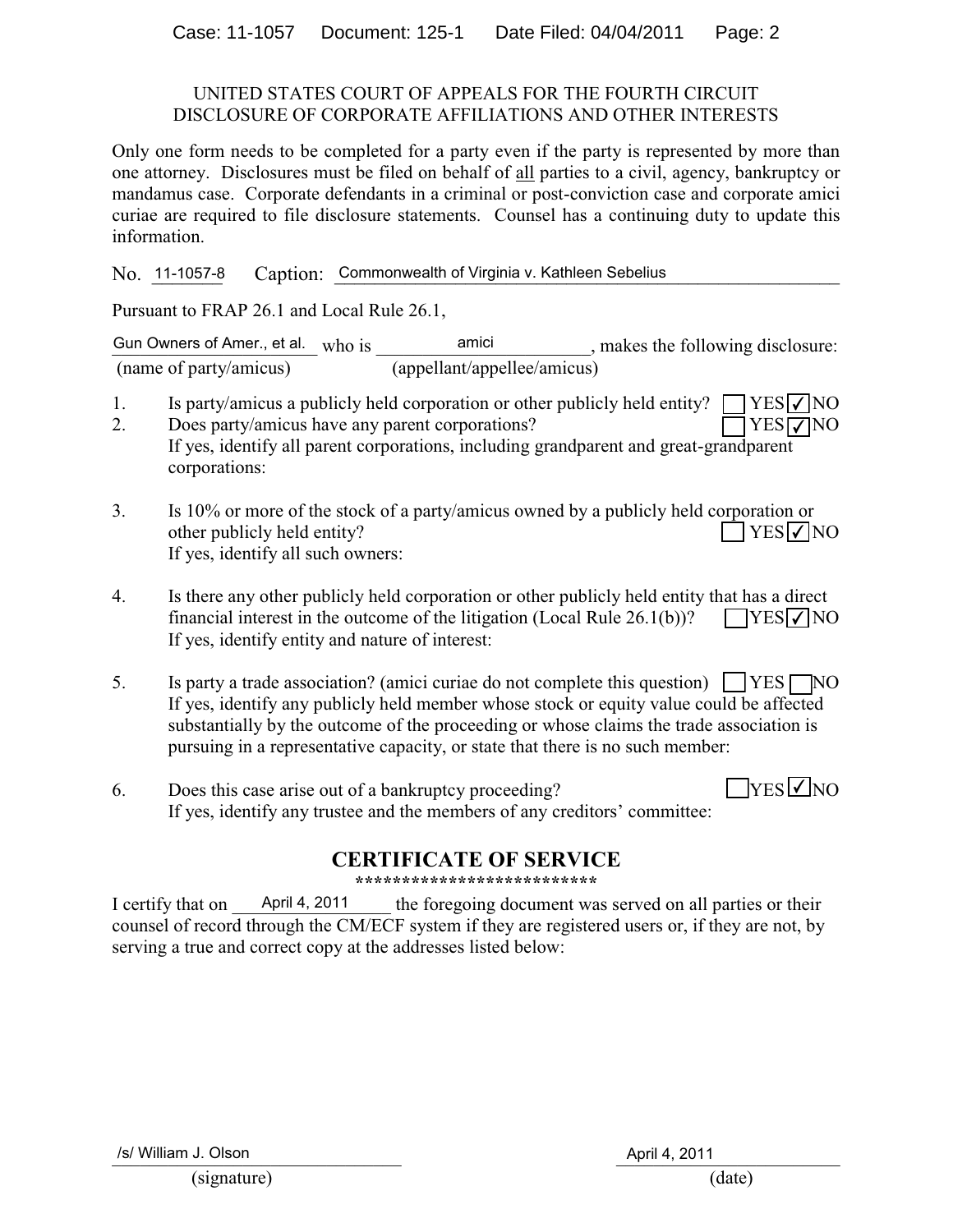# **TABLE OF CONTENTS**

|                | Page                                                                                                                                   |
|----------------|----------------------------------------------------------------------------------------------------------------------------------------|
|                |                                                                                                                                        |
|                |                                                                                                                                        |
|                | <b>ARGUMENT</b>                                                                                                                        |
| $\mathbf{I}$ . |                                                                                                                                        |
|                | A. The Virginia Health Care Freedom Act Is Not an Act of                                                                               |
|                |                                                                                                                                        |
|                | C. The Federal Judicial Power Is Not Subject to Prudential                                                                             |
| II.            | The Individual Mandate Cannot Be Justified as a Constitutional<br>Exercise of Congress's Power to Regulate Interstate Commerce.  10    |
|                | A. The Individual Mandate Is Morally-Based, Not Commerce-Based 11                                                                      |
|                | B. PPACA Is Not a Constitutional Exercise of Congress's Power to                                                                       |
|                | C. As a "Tax," the Individual Mandate Confirms that PPACA is an<br>Unconstitutional Exercise of Congress's Commerce Power. 27          |
| Ш.             | PPACA Constitutes Federal Take-over of Health and Medicine in<br>Violation of the Power of the States and of the People Secured by the |
|                | A. PPACA Intrudes on State Regulation of the Practice of Medicine. 30                                                                  |
|                |                                                                                                                                        |
|                |                                                                                                                                        |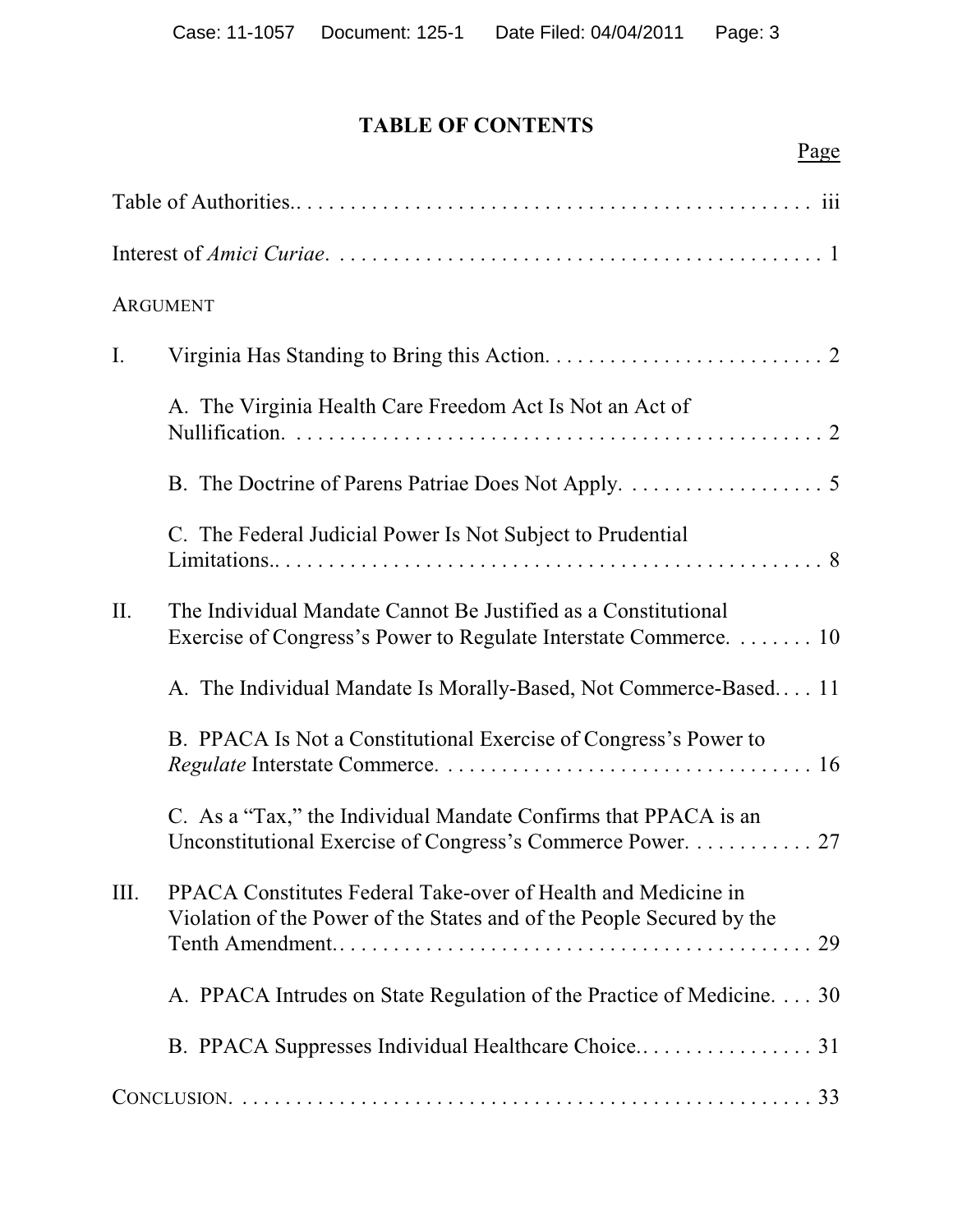ii

# CERTIFICATE OF COMPLIANCE

CERTIFICATE OF SERVICE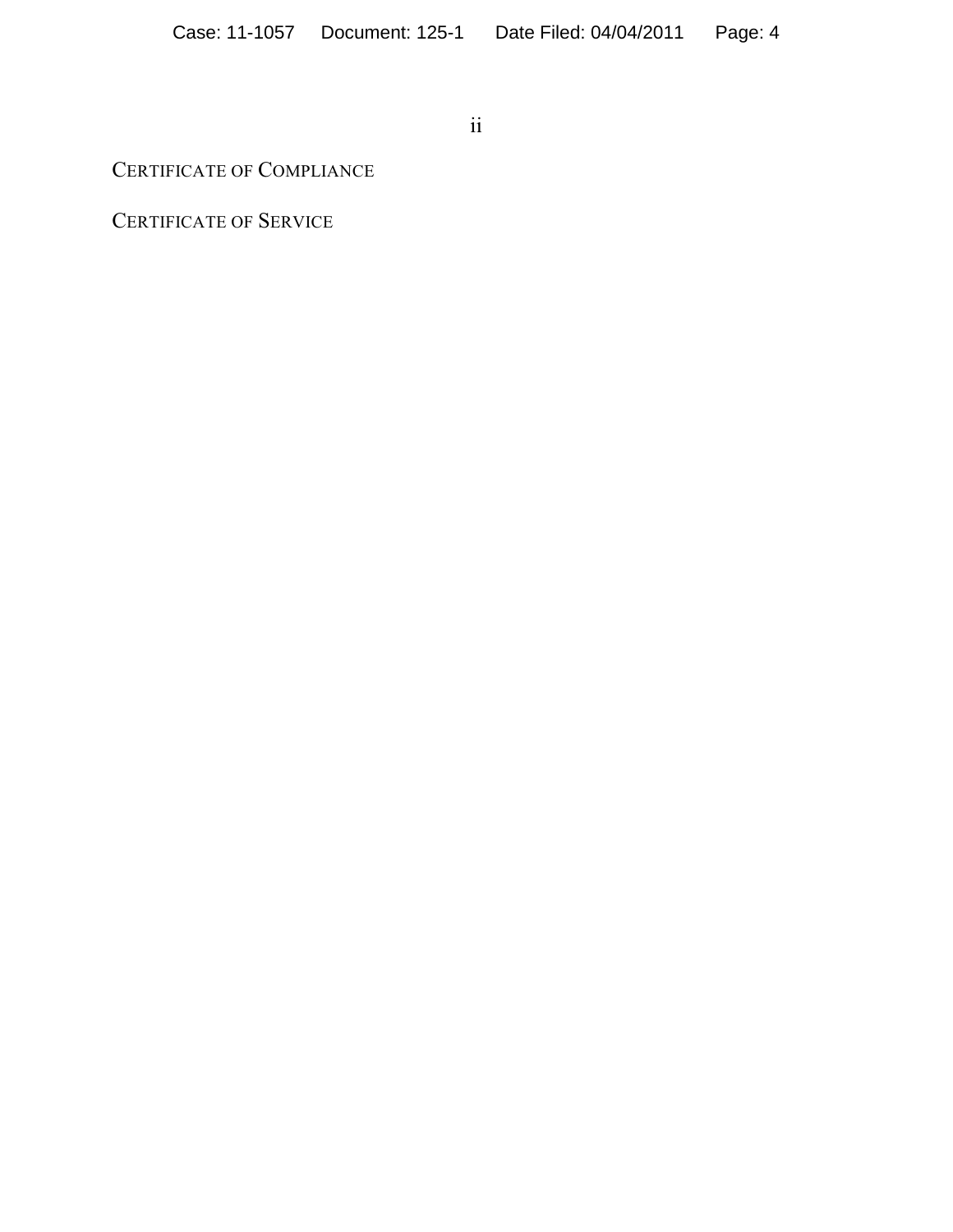#### iii

# **TABLE OF AUTHORITIES**

| Page                                                                                                 |
|------------------------------------------------------------------------------------------------------|
| <b>HOLY BIBLE</b>                                                                                    |
|                                                                                                      |
| <b>CONSTITUTION</b>                                                                                  |
|                                                                                                      |
|                                                                                                      |
|                                                                                                      |
|                                                                                                      |
|                                                                                                      |
|                                                                                                      |
|                                                                                                      |
|                                                                                                      |
| <b>STATUTES</b>                                                                                      |
|                                                                                                      |
|                                                                                                      |
|                                                                                                      |
|                                                                                                      |
|                                                                                                      |
|                                                                                                      |
| Virginia Health Care Freedom Act, Section 38.2-2430.1:1,                                             |
|                                                                                                      |
|                                                                                                      |
| <b>CASES</b>                                                                                         |
|                                                                                                      |
| Barsky v. Board of Regents of the State of New York, 347 U.S. 442 (1954). 30                         |
| Cohens v. Virginia, 19 U.S. (6 Wheat.) 264 (1821). $\dots \dots \dots \dots \dots \dots \dots \dots$ |
|                                                                                                      |

Gonzales v. Raich, 545 U.S. 1 (2005)........ ....... ....... ....... ...... 14 Heart of Atlanta Motel v. United States, 379 U.S. 241 (1964).. . . . . . . . . . . . . . . 15 Katzenbach v. McClung, 379 U.S. 294 (1964).. . . . . . . . . . . . . . . . . . . . . . . . . . . 15 Marbury v. Madison, 5 U.S. (1 Cranch) 137 (1803).. . . . . . . . . . . . . . . . . . . . . . . . 9 Massachusetts v. Mellon, 262 U.S. 447 (1923). . . . . . . . . . . . . . . . . . . . . . . . . . . . 6 New State Ice Co. v. Liebmann, 285 U.S. 262 (1932). . . . . . . . . . . . . . . . . . . . . . 31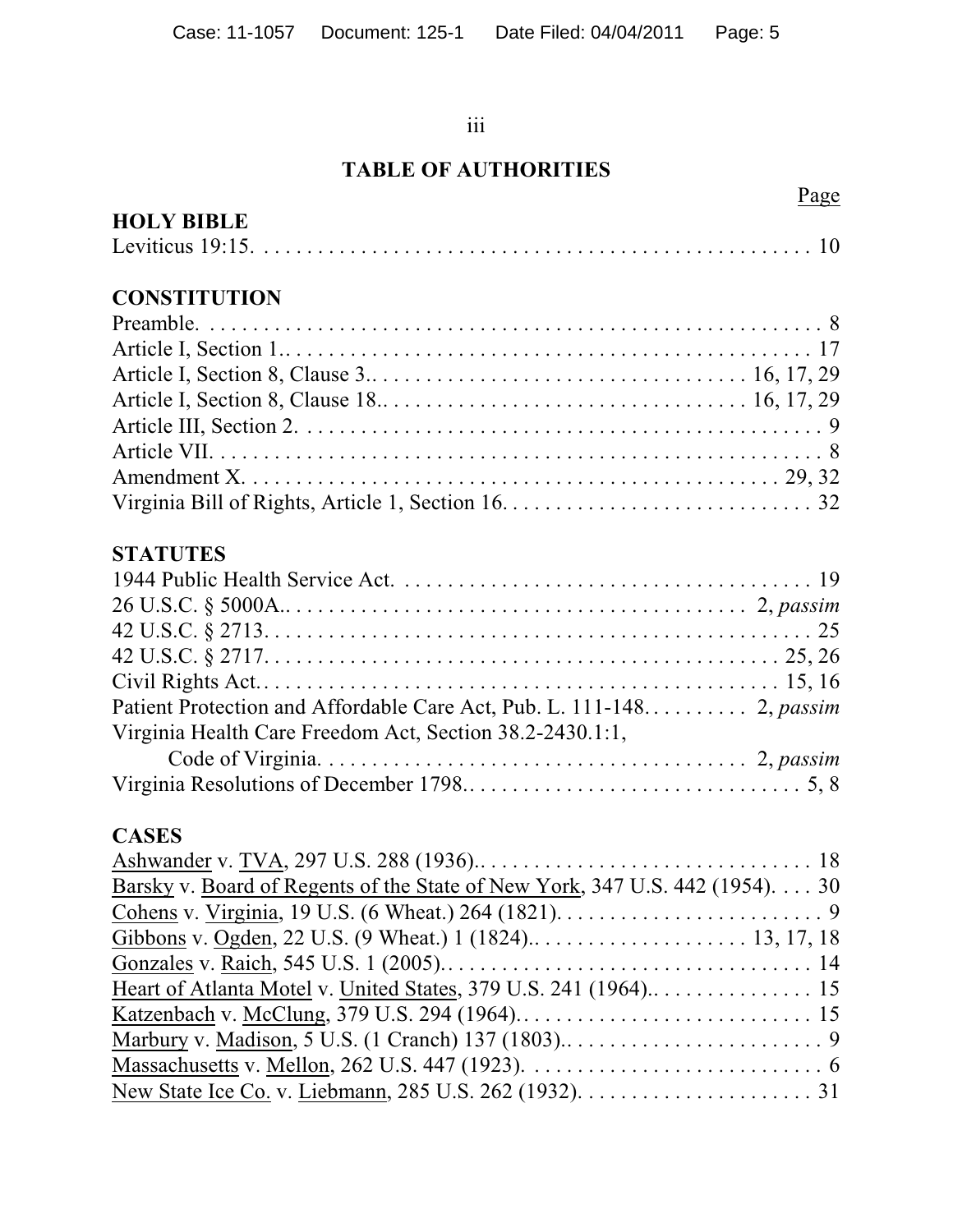iv

| Wyoming ex rel. Crank v. United States, 539 F.3d 1236 (10 <sup>th</sup> Cir. 2008) 1 |  |
|--------------------------------------------------------------------------------------|--|

# **MISCELLANEOUS**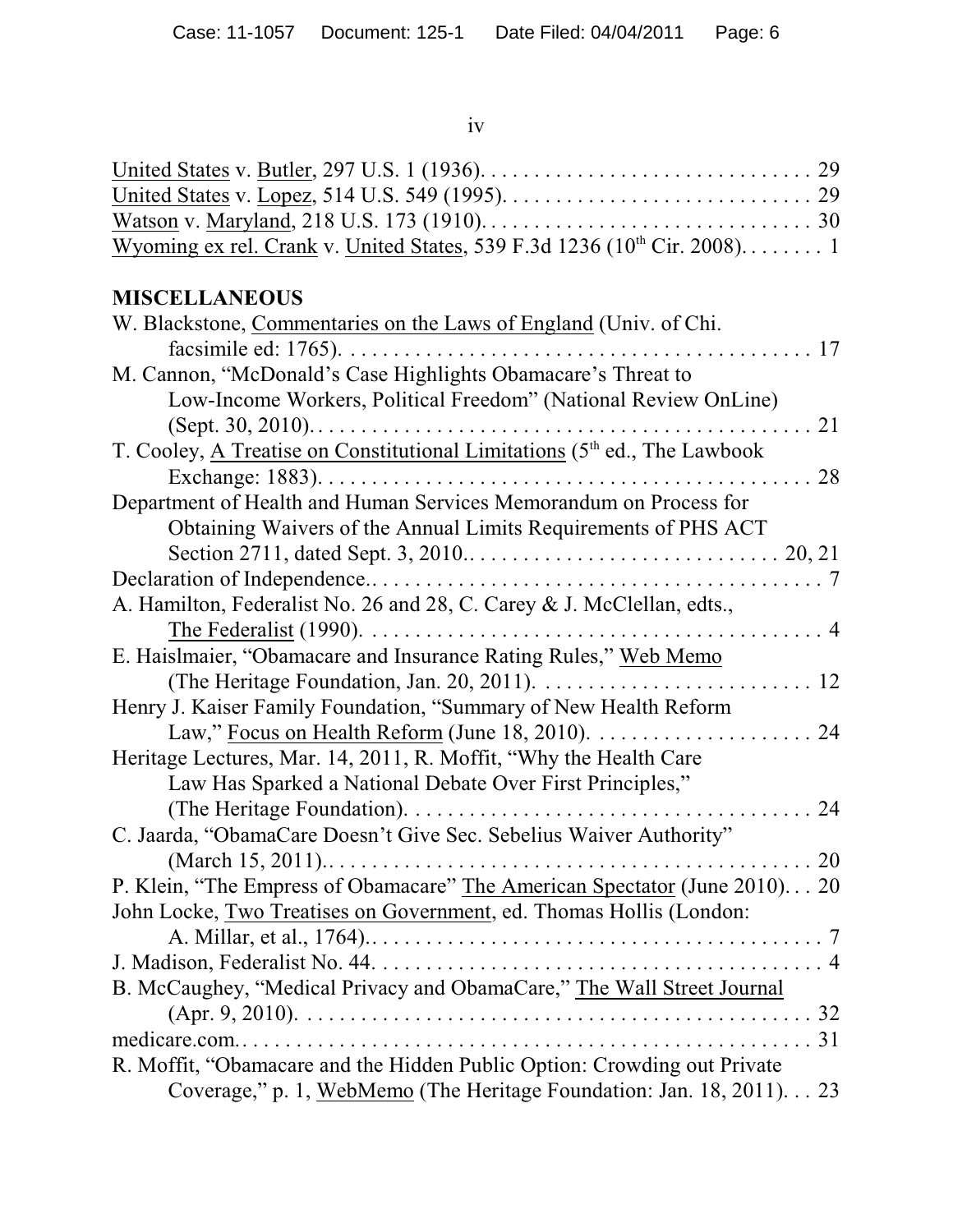#### v

| "Obama Administration Keeps Giving Out Obamacare Waivers, Despite            |  |  |
|------------------------------------------------------------------------------|--|--|
|                                                                              |  |  |
| "Obamacare's January Insurance Time Bomb," The Apothecary                    |  |  |
|                                                                              |  |  |
| A. Roy, "How ObamaCare May Disrupt Your Health Plan" (Sept. 29, 2010). 22    |  |  |
| A. Roy, "Year One of the Obamacare Era," National Review OnLine              |  |  |
|                                                                              |  |  |
| "Sebelius: Public Health Care Option 'Not the Essential Element,"            |  |  |
|                                                                              |  |  |
| L. Snyder, "Passage and Significance of the 1944 Public Health Service Act," |  |  |
| 109 Public Health Reports 721 (Nov.-Dec. 1994). 18, 19                       |  |  |
| K. Terry, "Health Spending Hits 17.3 Percent of GDP in Largest Annual        |  |  |
|                                                                              |  |  |
|                                                                              |  |  |
|                                                                              |  |  |
|                                                                              |  |  |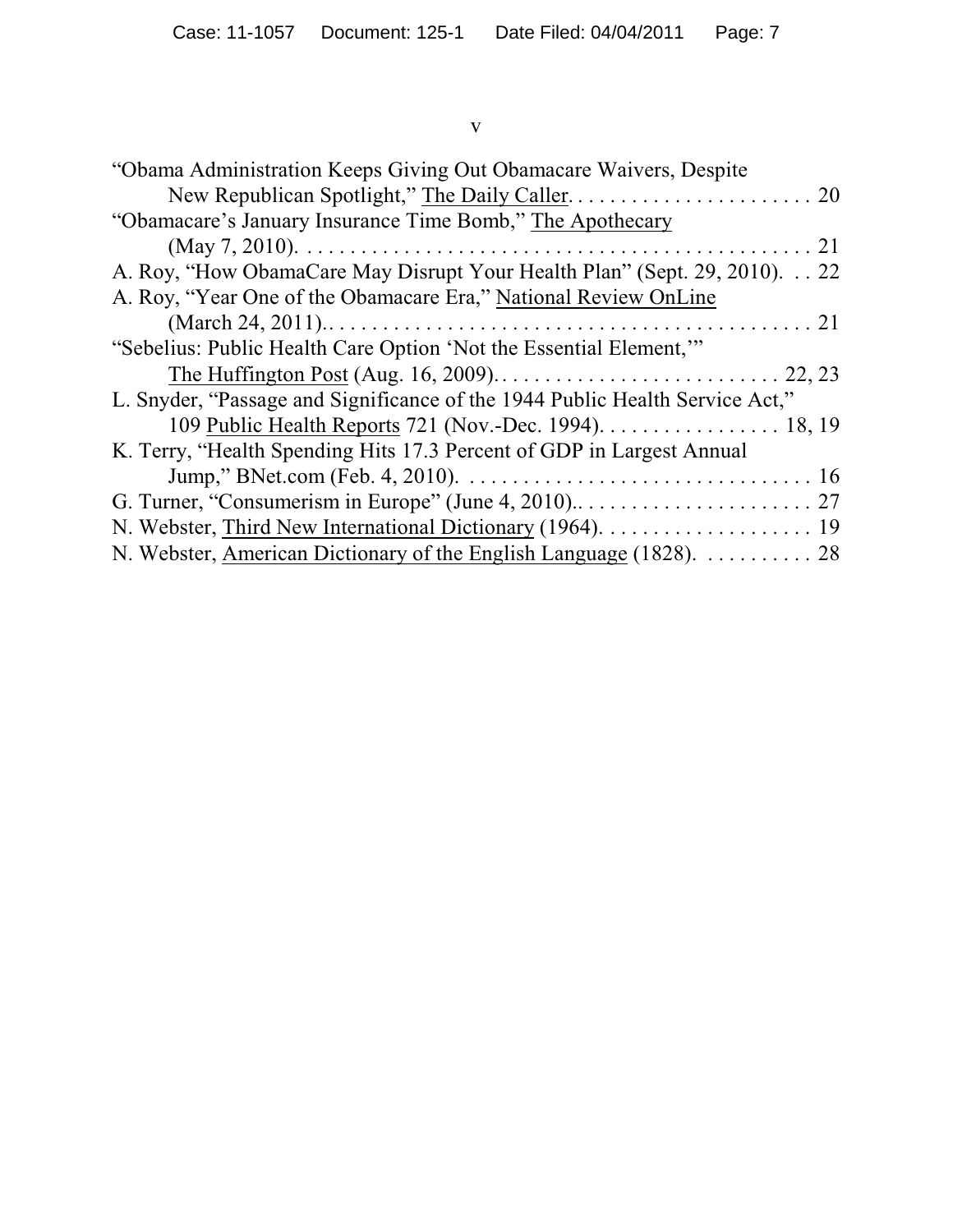# **INTEREST OF THE** *AMICI CURIAE*<sup>1</sup>

**Delegate Bob Marshall** (R-13) is a senior member of the Virginia House of Delegates and was the Chief Patron of the Virginia Health Care Freedom Act (2010 Acts of the Assembly Chapter 818) which undergirds the current litigation. **Gun Owners of America, Inc., Public Advocate of the United States, The Liberty Committee, and DownsizeDC.org**, are nonprofit social welfare organizations, exempt from federal income tax under Internal Revenue Code ("IRC") section 501(c)(4). Each was established, *inter alia*, for educational purposes related to participation in the public policy process, which purposes include programs to conduct research, and to inform and educate the public, on important issues of national concern, the construction of state and federal constitutions and statutes, and questions related to human and civil rights secured by law. **Gun Owners Foundation,<sup>2</sup> American Life League, Inc., The Lincoln Institute for Research and Education, Conservative Legal Defense and**

No party's counsel authored this brief, and no party, party's counsel, 1 or person other than the *amici curiae* contributed money to the preparation or submission of this brief. *Amici* requested and received the consents of the parties to the filing of this brief *amicus curiae*, pursuant to Rule 29(a), Federal Rules of Appellate Procedure.

<sup>&</sup>lt;sup>2</sup> In resolving the standing issue, the District Court below relied on the important case of Wyoming ex rel. Crank v. United States, 539 F.3d 1236 (10<sup>th</sup> Cir. 2008), involving a usurpation of state authority by the Bureau of Alcohol, Tobacco, Firearms and Explosives. GOF filed *amicus* briefs in both the district court and in the court of appeals.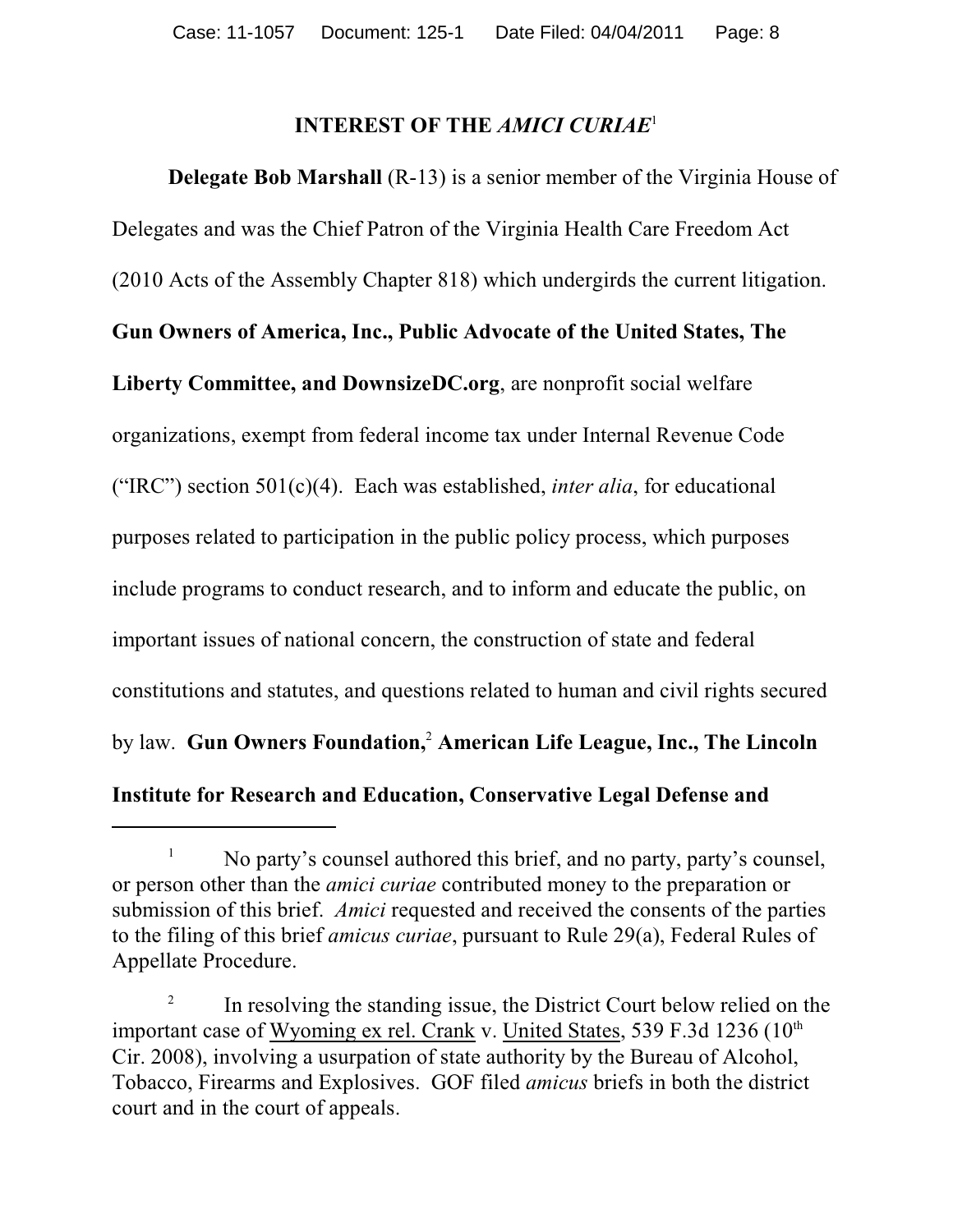**Education Fund, Downsize DC Foundation, and Policy Analysis Center** are nonprofit educational organizations, exempt from federal income tax under IRC section  $501(c)(3)$ , and involved in educating the public on important policy issues. **The Institute on the Constitution** is an educational organization intended to reconnect Americans to the history of the American Republic. These organizations have filed *amicus curiae* briefs in other important cases.

#### **ARGUMENT**

#### **I. Virginia Has Standing to Bring this Action.**

The United States (hereinafter "the Government") contests the Commonwealth of Virginia's standing to challenge the minimum coverage provision of the "**Patient Protection and Affordable Care Act**" ("PPACA") (Pub. L. 111-148) on the theory that 26 U.S.C. section 5000A(a) concerns only individuals, not states. Brief for Appellant ("Govt. Br.") pp. 24-30. Three of the Government's related arguments are addressed here.

#### **A. The Virginia Health Care Freedom Act Is Not an Act of Nullification.**

The Commonwealth supports its standing based on the General Assembly's enactment of the "**Virginia Health Care Freedom Act**" ("VHCFA"), with this case having been filed by the Attorney General in his role to defend such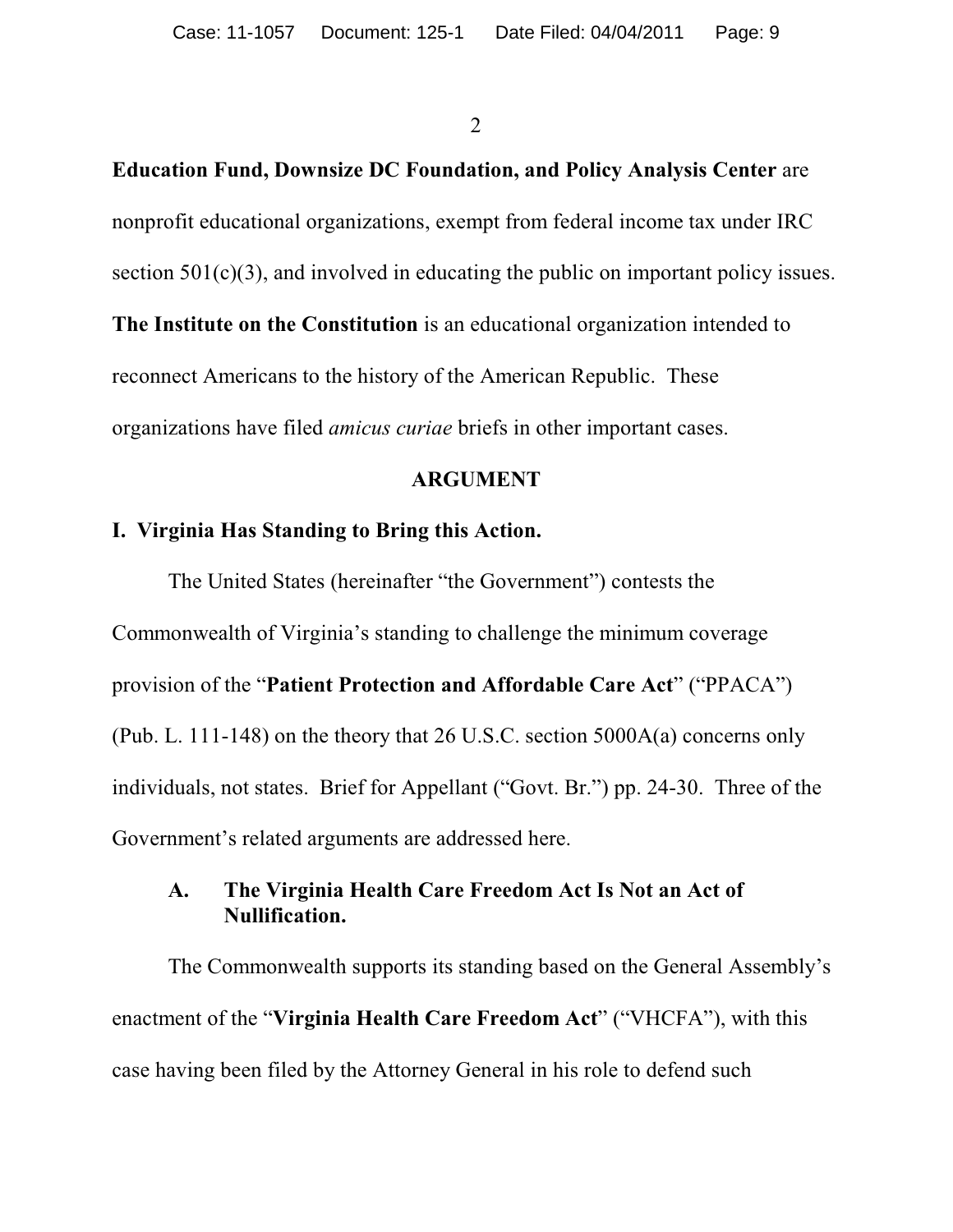legislative enactments. *See* Appellee Brief ("Va. Br.") pp. 2-3. The Government misrepresents the VHCFA as "**declaring** [PPACA] a **nullity**." Govt. Br. p. 24 (emphasis added).

Delegate **Bob Marshall** (R-13), *amicus* herein and a senior member of the House of Delegates, was the **Chief Patron** of VHCFA, which he "offered" in the House of Delegates on January 13, 2010 as H.B.  $10<sup>3</sup>$  His was the first bill prefiled on this subject (on Dec. 7, 2009), and the only bill termed the "Virginia Health Care Freedom Act."<sup>4</sup> This Act (2010 Acts of the Assembly Chapter 818) was codified, and reads in pertinent part, as follows:

> **No resident** of this Commonwealth, regardless of whether he has or is eligible for health insurance coverage under any policy or program provided by or through his employer, or a plan sponsored by the Commonwealth or the federal government, **shall be required to obtain or maintain a policy of individual insurance coverage** except as required by a court or the Department of Social Services where an individual is named a party in a judicial or administrative proceeding. [Sec. 38.2-2430.1:1, Code of Virginia (emphasis added).]

Senate legislation was also enacted under different titles: S. 283, 4 Frederick M. Quayle (R-13) (2010 Acts of the Assembly Ch. 106); S. 311, Stephen H. Martin (R-11) (2010 Acts of the Assembly Ch. 107), and S. 417, Jill Holtzman Vogel (R-27) (2010 Acts of the Assembly Ch. 108).

<sup>3</sup> <http://lis.virginia.gov/cgi-bin/legp604.exe?101+sum+HB10>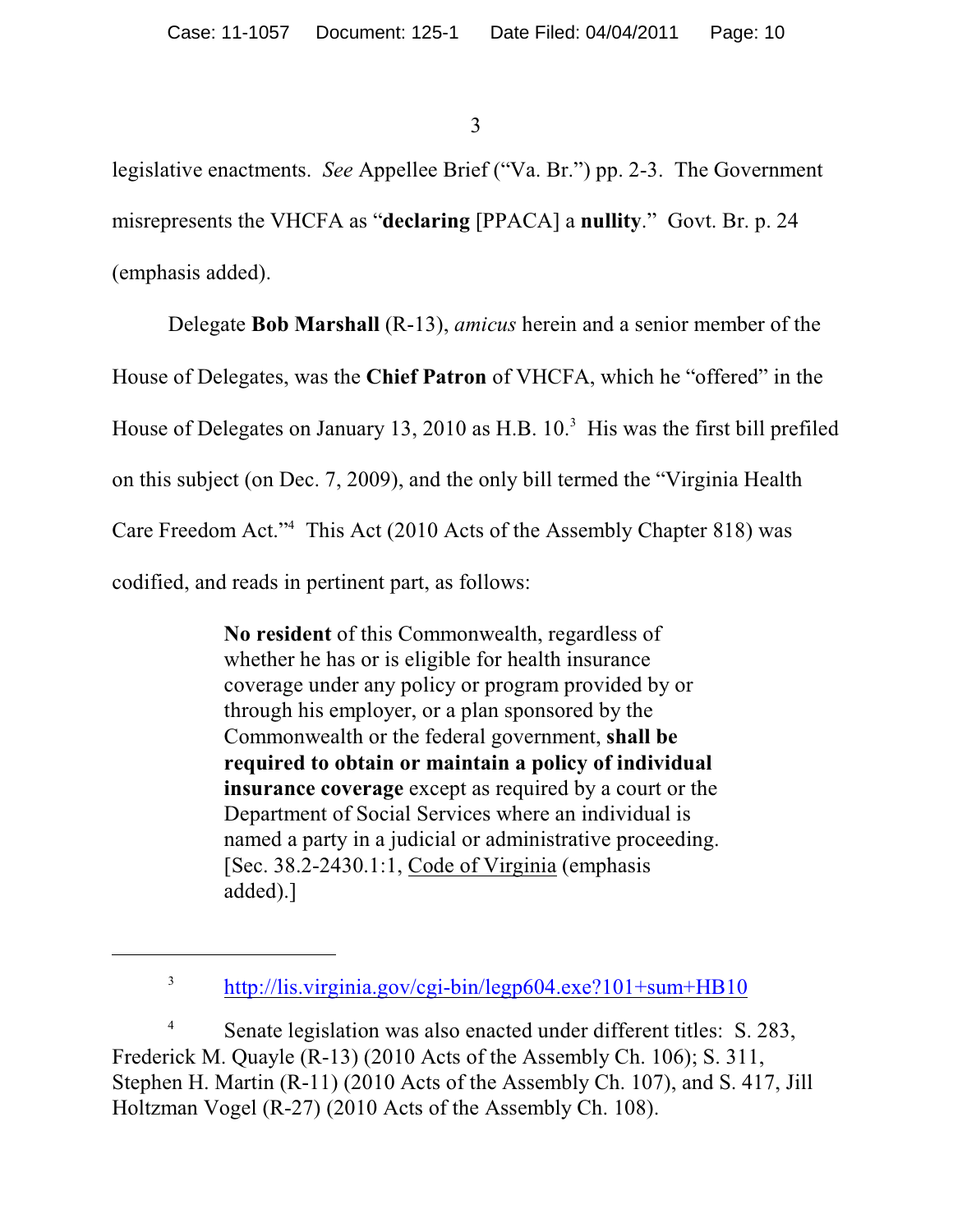In enacting H.B. 10, the Virginia General Assembly was fulfilling its

constitutional role. The people of the several states ratified the U.S. Constitution

on the premise that **state legislatures** will always be:

not only vigilant but suspicious and jealous **guardians of the rights of the citizens, against encroachments from the Federal government** [who] will constantly have their attention awake to the conduct of the national rules and will be ready enough, if anything improper appears, to sound the alarm to the people and not only to be the VOICE but if necessary the ARM of their discontent. [A. Hamilton, Federalist No. 26, G. Carey & J. McClellan, edts., The Federalist, p. 134 (1990) (capitalization original, bold added). *See also* A. Hamilton, Federalist No. 28, p. 141.]

The role of the federal judiciary, too, was made clear to the people during the

ratification debates.

[I]n the case Congress shall misconstrue ... part of the Constitution, and exercise powers not warranted by its true meaning ... the success of the usurpation will depend on the executive and **judiciary departments**, which are to expound and give effect to the legislative acts...." [J. Madison, Federalist No. 44, *Id.*, p. 233 (emphasis added).]

Now that the Virginia General Assembly has performed its constitutional

duty, the question is whether the federal judiciary will fulfil its role, or deny to the people their constitutional heritage of a state government's lawful effort to check a usurpation of power by the federal government.

Contrary to the Government's characterization, VHCFA does not purport to nullify or declare unconstitutional any federal law. Rather, as the instant litigation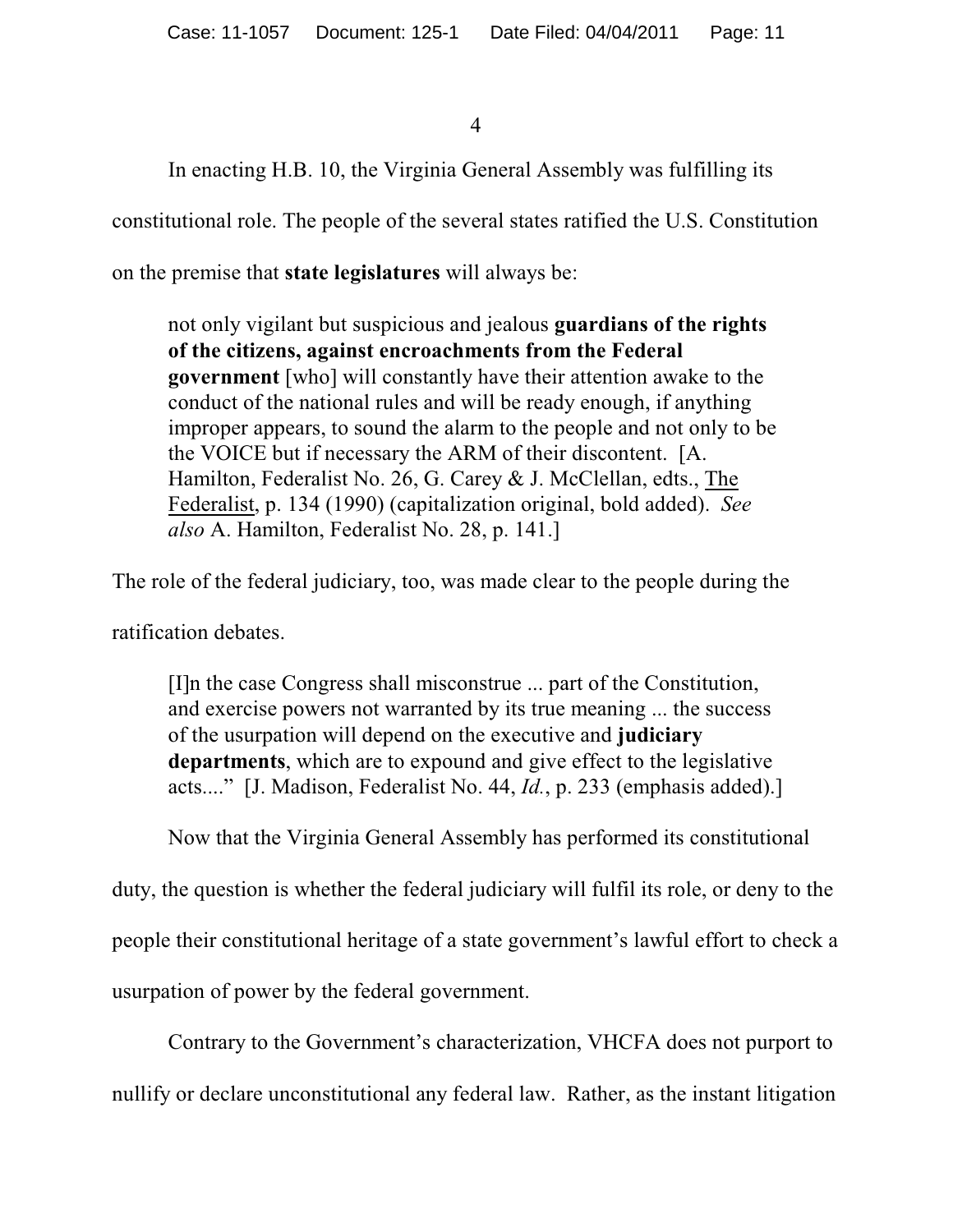demonstrates, the statute is the basis upon which the Commonwealth seeks judicial review to determine whether PPACA is unconstitutional. Any effort to misconstrue this case as one of unilateral "nullification" is prejudicial and wholly unwarranted.

Indeed, in the great tradition of the Virginia General Assembly's resistance to federal tyranny, VHCFA cannot be viewed as anything but measured and moderate, coming nowhere near the Virginia Resolutions of December 1798. Penned by James Madison, the Virginia Resolutions declared outright that the Alien and Sedition Acts were "**unconstitutional**."<sup>5</sup> If the Government wants to disparage nullification, its dispute is with the father of the Constitution, not with VHCFA.

#### **B. The Doctrine of Parens Patriae Does Not Apply.**

The Government characterizes the Commonwealth's challenge as one brought "parens patriae," while the Commonwealth explains its challenge as one

<sup>&</sup>lt;sup>5</sup> Virginia Resolutions, Dec. 21, 1798, The Founder's Constitution, Vol. 5, p. 135.

 $6$  Govt. Br. p. 26.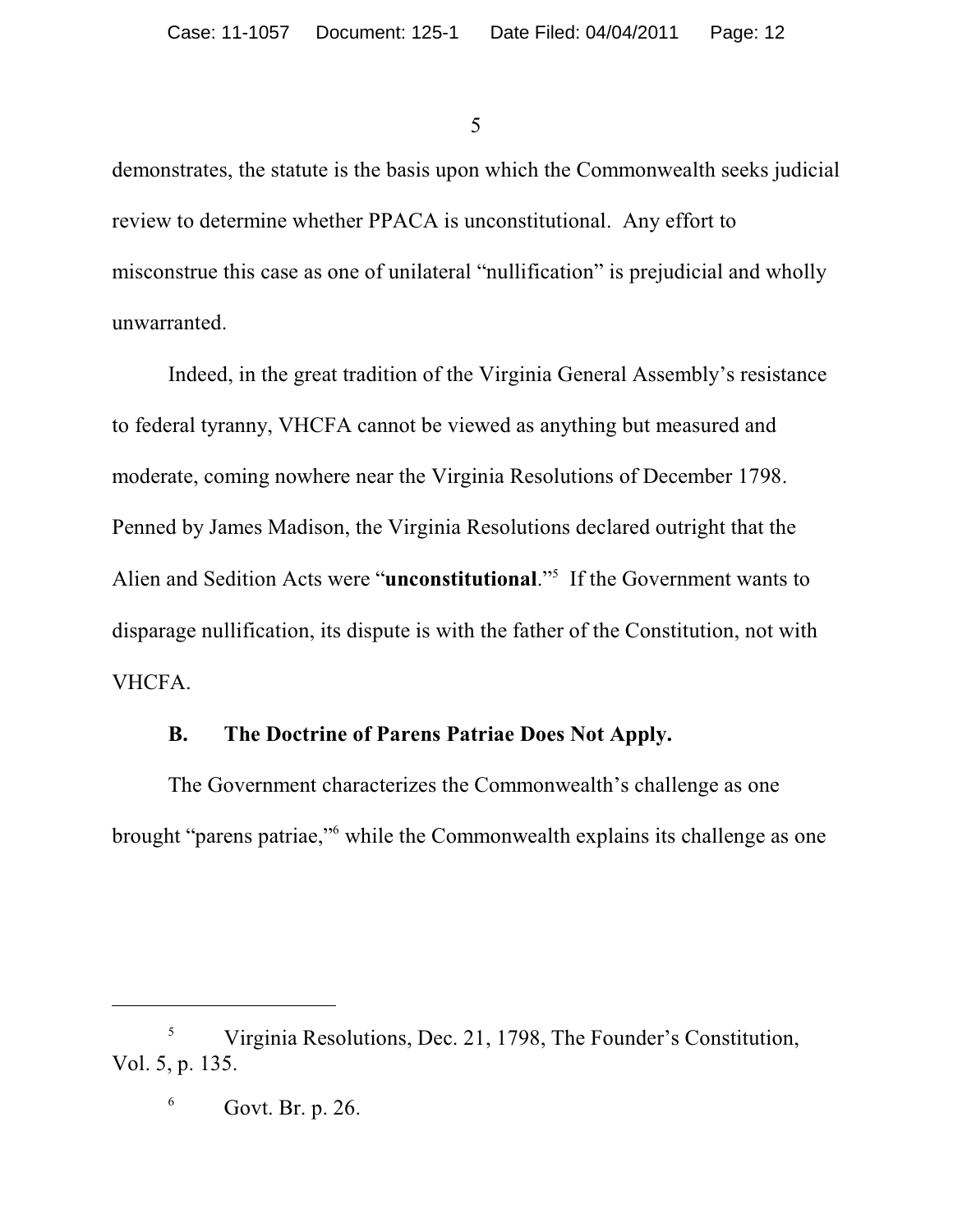based upon state sovereignty.<sup>7</sup> Neither brief accurately characterizes the role of a state in our federal structure.

The Government argues that this case is governed, and standing is barred, by Massachusetts v. Mellon, 262 U.S. 447 (1923),<sup>8</sup> but the Government's reliance is misplaced. First of all, the Mellon Court does not absolutely bar Virginia's case: "[w]e need not go so far as to say that a State may never intervene by suit to protect its citizens against any form of enforcement of unconstitutional acts of Congress" and "the State, under some circumstances may sue in that capacity for the protection of its citizens." 262 U.S. at 485-86.

Second, it is purely speculative for the Government to say that enactment of "Virginia's declaratory statute is immaterial; the Supreme Court would not have reached a different conclusion in Mellon if the state had first incorporated its complaint into a statute...." Govt. Br. p. 26. Without the formal action by a state legislature, no Court could be sure whether an attorney general's action has the full force of the people's representatives behind it.

The Government attempts to take refuge in the ancient English doctrine articulated in Mellon that "in respect to their relations with the Federal

 $^7$  Va. Br. p. 13.

 $8^8$  Govt. Br. pp. 25-26.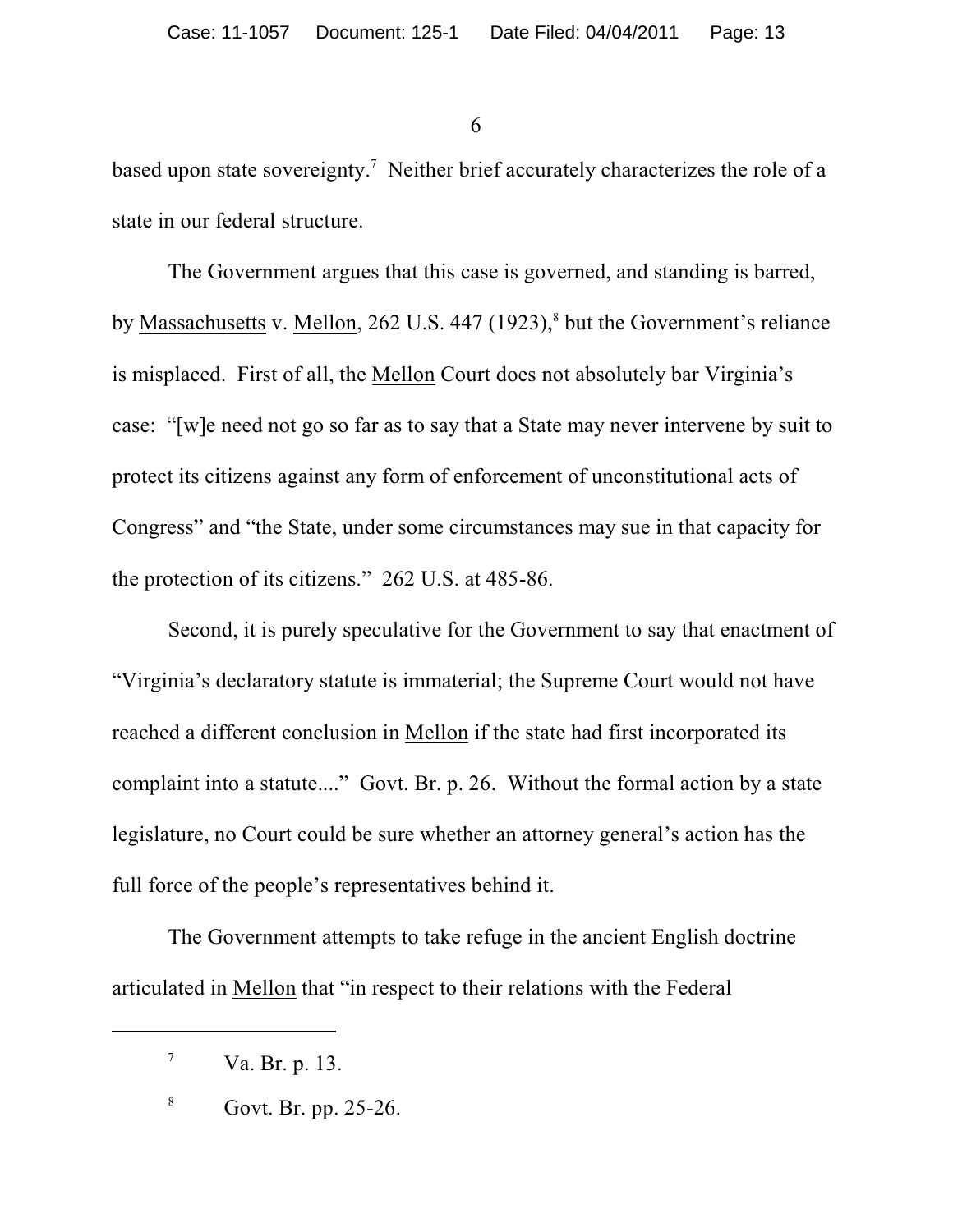Government ... it is the United States, and not the State, which represents them as *parens patriae*...." Govt. Br. pp. 25-26. These *amici* reject the notion that any government — federal or state — can be viewed as the "parent for the nation" as if the American populace were incapable and legally incompetent "children." Neither President Obama, nor Speaker Pelosi, nor Majority Leader Reid may assume the role of "parents" to the citizens of the Commonwealth and the United States. One would have thought that John Locke's First Treatise on Government would have put to rest — even in England — the argument that the king was the parent of the nation and his subjects were his children. Locke's argument draws deeply from the Holy Bible in explaining that no king can consider himself the "heir of Adam" or owning any type of divine right to rule. J. Locke, Two Treatises of Government, ed. Thomas Hollis (London: A. Millar et al., 1764), pp. 18-19. Certainly, there is no place for such a doctrine in the United States of America.

Even the Commonwealth's brief mistakenly bases its standing argument on "joint sovereignty," utilizing Supreme Court precedent, rather than relying upon First Principles. Va. Br. p.16. In the United States, it is **the people who are sovereign**. *See, e.g.*, Declaration of Independence ("governments are instituted among Men, deriving their just powers from the consent of the governed"); and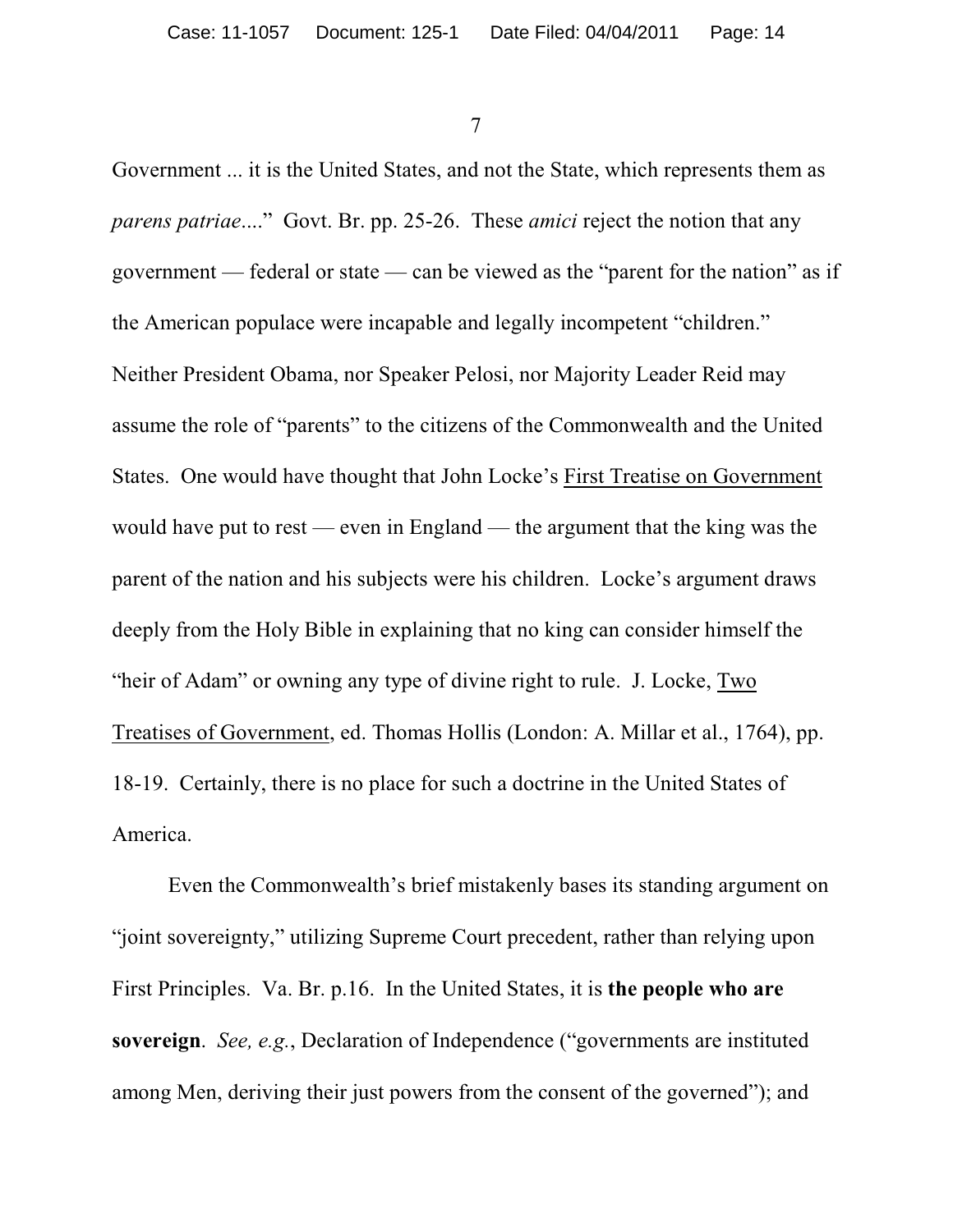Preamble, U.S. Constitution. The states are more appropriately viewed, as James Madison instructs in the Virginia Resolutions, *supra*, as "parties" to a constitutional "compact" with the federal government — indeed, the states were the pre-existing entities through which the people acted to create the federal government. *See also* Preamble to and Article VII, U.S. Constitution. Thus, it is within the power of the Commonwealth to seek the protection of a federal court, on its own behalf and on behalf of its sovereign citizens, to protect its laws and areas of jurisdiction from unconstitutional usurpations of power by Congress and the President.

## **C. The Federal Judicial Power Is Not Subject to Prudential Limitations.**

The Government apparently believes that the Commonwealth's suit relating to the minimum coverage provision presents "abstract questions of **political** power, of sovereignty, of government.'" Govt. Br. p. 26 (emphasis added). Yet the Government concedes that identical claims brought by individuals could be resolved by federal courts. Govt. Br. p. 24.

The Government asserts that "disputes [between states and the federal government] are resolved in the **political** arena, not the courts." Govt. Br. pp. 26, 28 (emphasis added). Nowhere does the Government explain from the text of the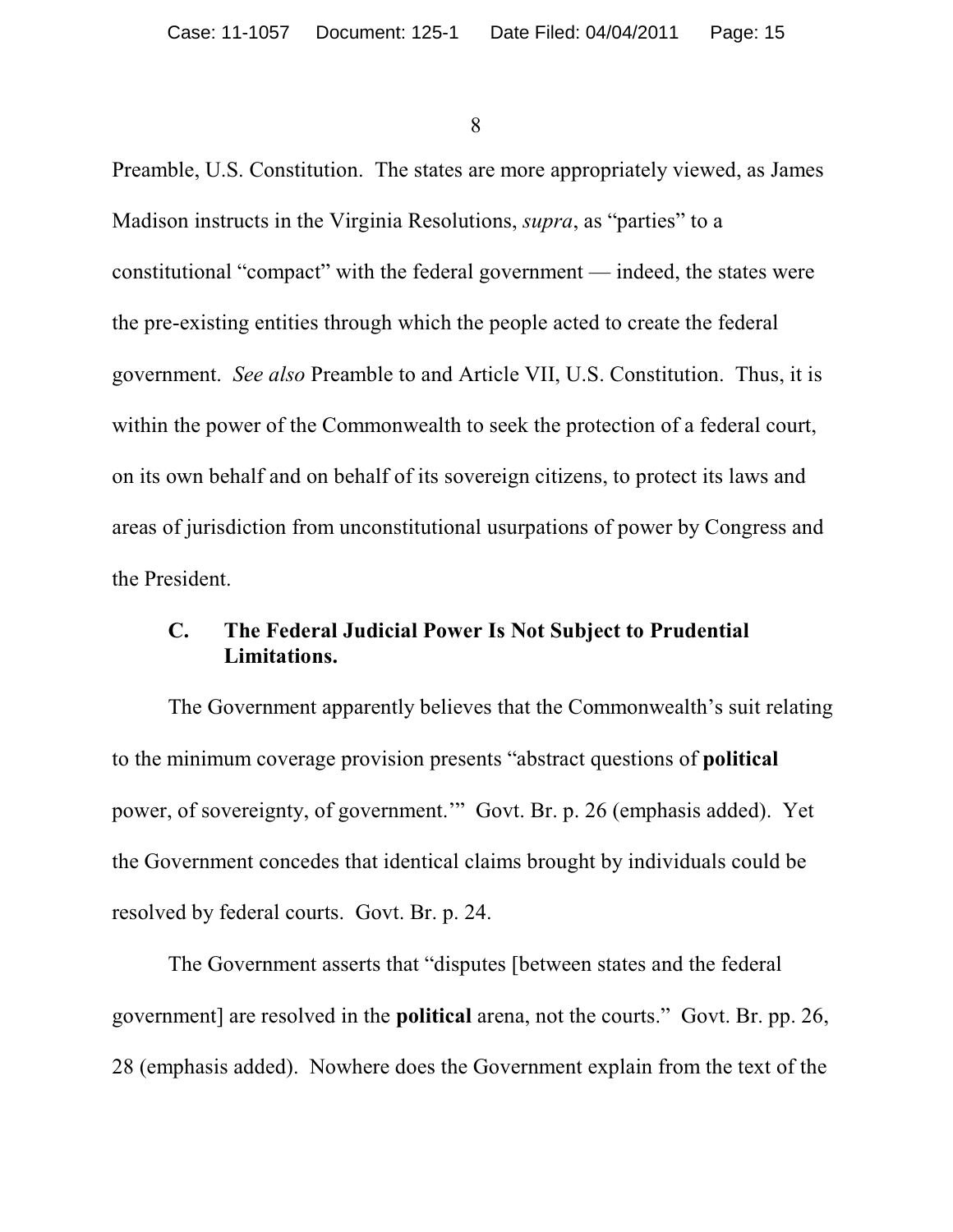Constitution why the federal courts may disregard claims of unconstitutional federal impingements on state prerogatives. To the extent that the Government's arguments can be read as recommending some form of prudential dismissal, it is instructive to remember that the federal judicial power is not subject to prudential considerations — "[t]he judicial Power **shall extend** to all Cases ... arising under this Constitution..." Article III, Section 2, U.S. Constitution (emphasis added). As Chief Justice Marshall so persuasively stated:

The **judiciary cannot**, as the legislature may, **avoid a measure because it approaches the confines of the constitution**. We cannot pass it by because it is doubtful. With whatever doubts, with whatever difficulties, a case may be attended, we must decide it, if it be brought before us. **We have no more right to decline the exercise of jurisdiction which is given, than to usurp that which is not given.** The one or the other would be treason to the constitution. Questions may occur which we would gladly avoid; but we cannot avoid them. All we can do is, to exercise our best judgment, and conscientiously to perform our duty. [Cohens v. Virginia, 19 U.S. (6 Wheat.) 264, 404 (1821) (emphasis added).]

Any principle by which the courts are said to have the latitude to overlook usurpations of power by other branches of the federal government impairs the constitutional role of the federal judiciary. *See* Marbury v. Madison, 5 U.S. (1 Cranch) 137 (1803). To preserve the rule of law, and the consent of the governed, the federal judiciary must not shirk its constitutional duty to adjudicate the plight of states whose police powers and other regulatory prerogatives are being invaded,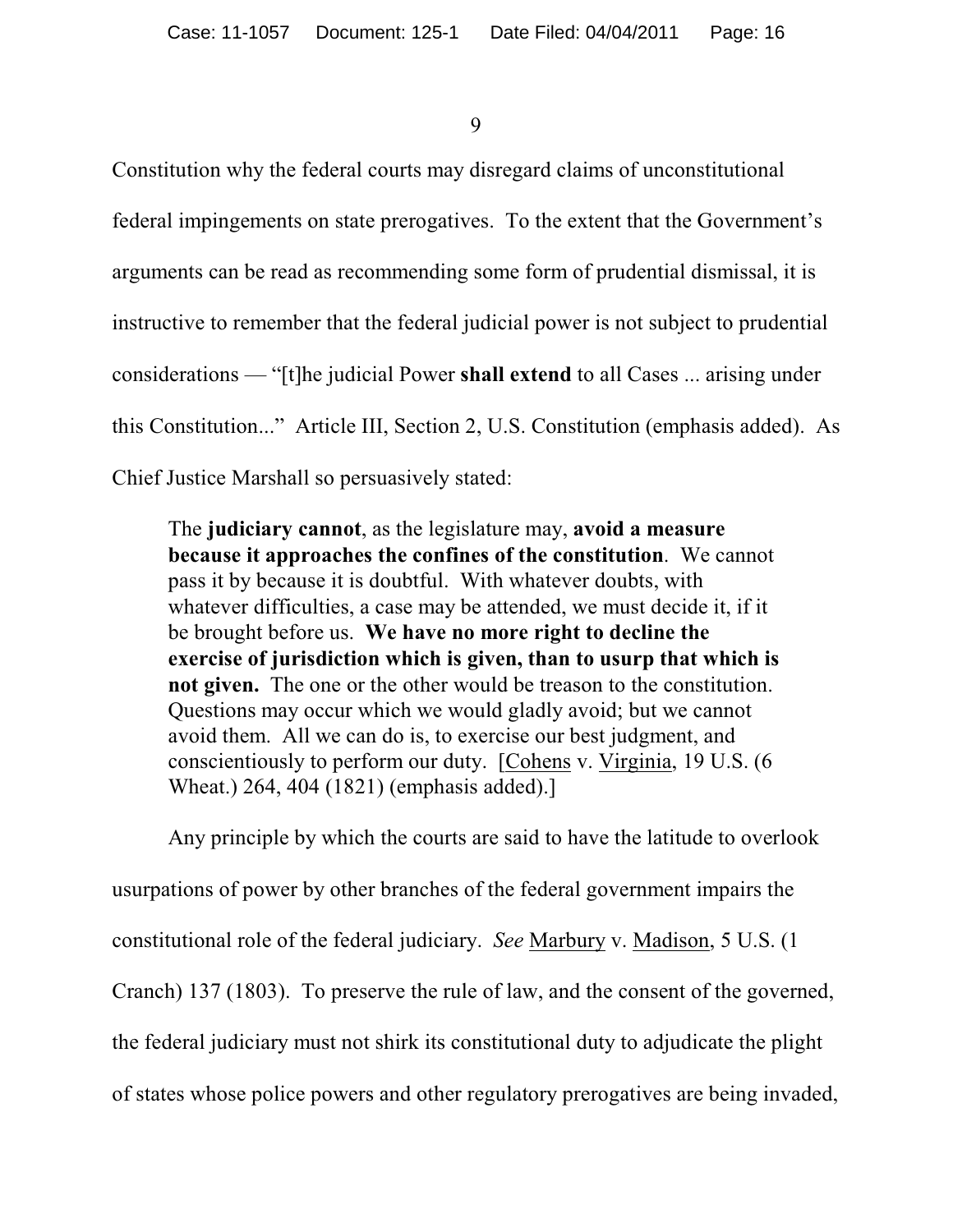or the plight of citizens who are being forced to buy a product they do not want leaving the other federal branches without check, and the victims without remedy. Rather, all judicial power must be exercised without even the appearance of partiality: "Ye shall do no unrighteousness in judgment: thou shalt not respect the person of the poor, nor honour the person of the mighty: but in righteousness shalt thou judge thy neighbour." Leviticus 19:15.

## **II. THE INDIVIDUAL MANDATE CANNOT BE JUSTIFIED AS A CONSTITUTIONAL EXERCISE OF CONGRESS'S POWER TO REGULATE INTERSTATE COMMERCE.**

The Government characterizes PPACA as a regulation of the interstate health care market. *See id.*, pp. 13-15. As such, PPACA is argued to be a constitutional exercise of the power delegated by the Constitution to Congress "to regulate Commerce ... among the several States," insisting that PPACA "regulates interstate activity that is **truly national** and **inherently economic**." *See id.*, pp. 17-18, 23 (emphasis added). The Government is sorely mistaken. Health care decisions are **inherently personal and moral**, not collectivist and economic.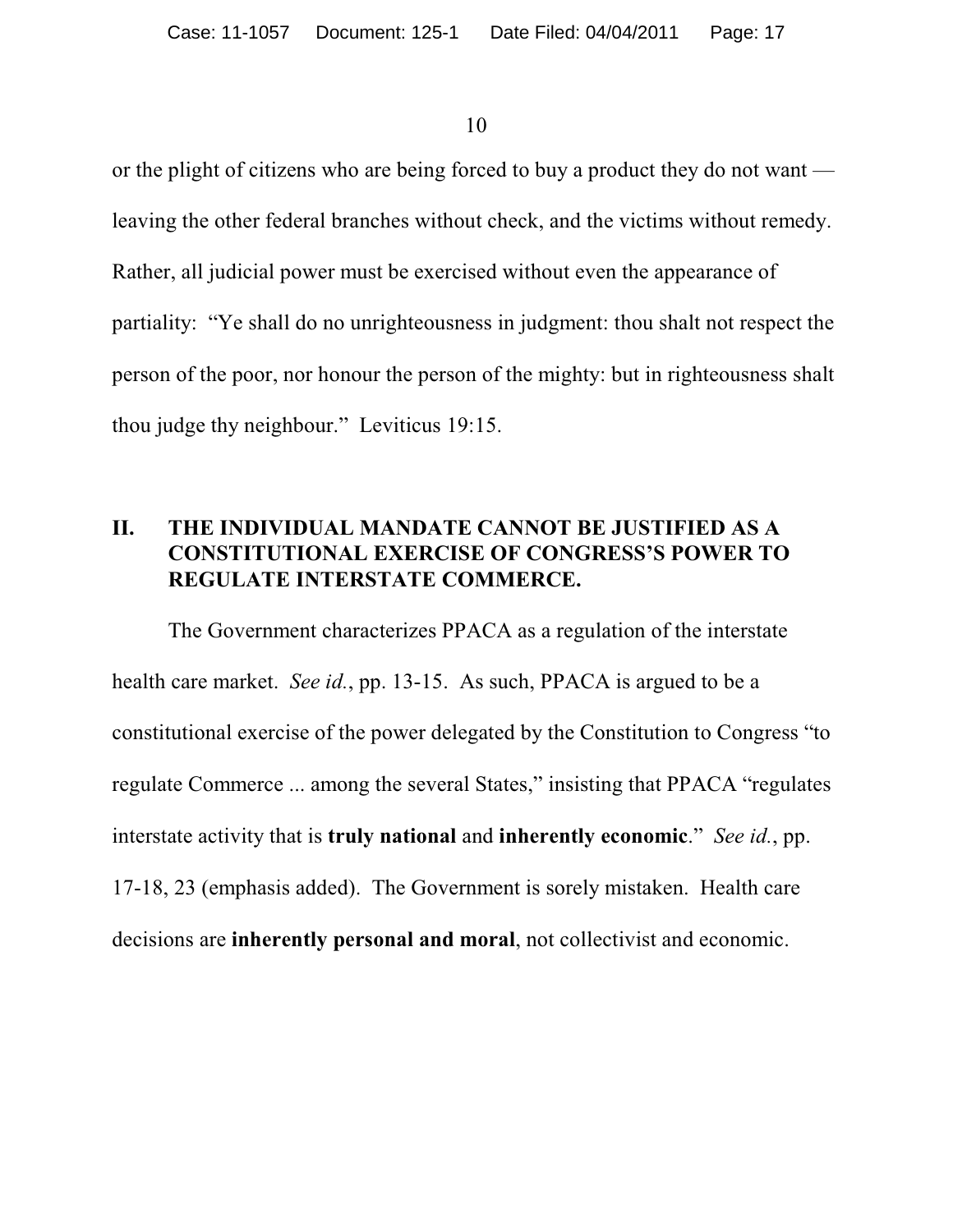PPACA coerces all Americans — except for the poor<sup>9</sup> and those who qualify under one of two narrow statutorily-defined religious exemptions $10$  — to financially support a monolithic system that requires every individual to have minimal essential health care insurance coverage, or pay a penalty to the United States government. *See* 26 U.S.C. § 5000A(a)-(c). It is the constitutionality of this provision that is at issue in this case.

#### **A. The Individual Mandate Is Morally-Based, Not Commerce-Based.**

The Government would have this Court believe that Congress found that "the means of payment for services in the interstate health care market is economic activity that substantially affects interstate commerce." Govt. Br. p. 30. In fact, PPACA contains no Congressional findings about interstate commerce in support of any of its numerous provisions, but for one: Section 1501's individual minimum essential coverage. *See* Sec. 1501(a)(1) and (2). Even there the Government has mischaracterized the mandate as one imposed upon individual "participants in the health care market [to] have insurance to **pay for the services they consume.**" Govt. Br. p. 30 (emphasis added). In fact, however, the individual minimum essential coverage mandate requires the prepayment of a

<sup>&</sup>lt;sup>9</sup> *See* 26 U.S.C. § 5000A(e)(1).

<sup>&</sup>lt;sup>10</sup> *See* 26 U.S.C. § 5000A(d)(2).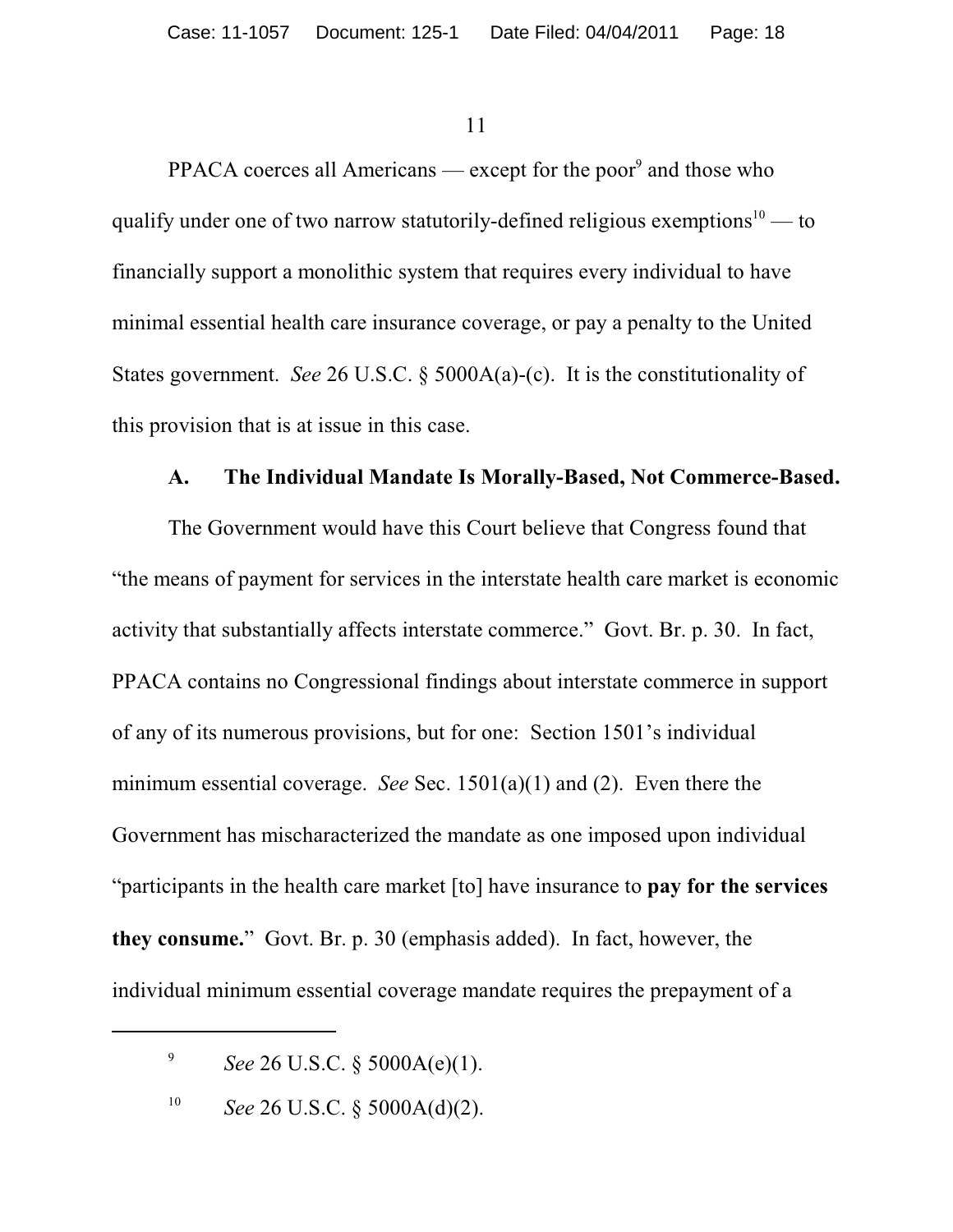government-approved, so-called "insurance" policy<sup>11</sup> whether or not the insured would incur any obligation to pay for any service provided by the Government or its healthcare or health insurance agents.

To establish that the "individual responsibility requirement [is] **commercial and economic in nature,**"<sup>12</sup> Congress posited that the only decision a person makes is "economic and financial," that is, "**how** and **when** health care is paid for and when health insurance is purchased."<sup>13</sup> Indeed, in its brief the Government allows for only one health care choice: to participate in the government-operated health care market by purchasing health insurance, or pay a penalty. Govt. Br. p. 43. But that choice is not based upon economic considerations. Rather, it is based upon a "moral imperative" that each individual must participate by the purchase of health insurance in order for the government-operated system to meet the purported "greater good." *See* Govt. Br. p. 43.

 $\mu$ <sup>11</sup> In reality, PPACA is a coerced prepayment plan financed by fines and threats of fines without regard to risk or characteristics of the insured upon which true health insurance is based. *See, e.g.*, E. Haislmaier, "Obamacare and Insurance Rating Rules," Web Memo (The Heritage Foundation, Jan. 20, 2011).

<sup>&</sup>lt;sup>12</sup> Section 1501(a)(1).

<sup>&</sup>lt;sup>13</sup> Section 1501(a)(2)(A).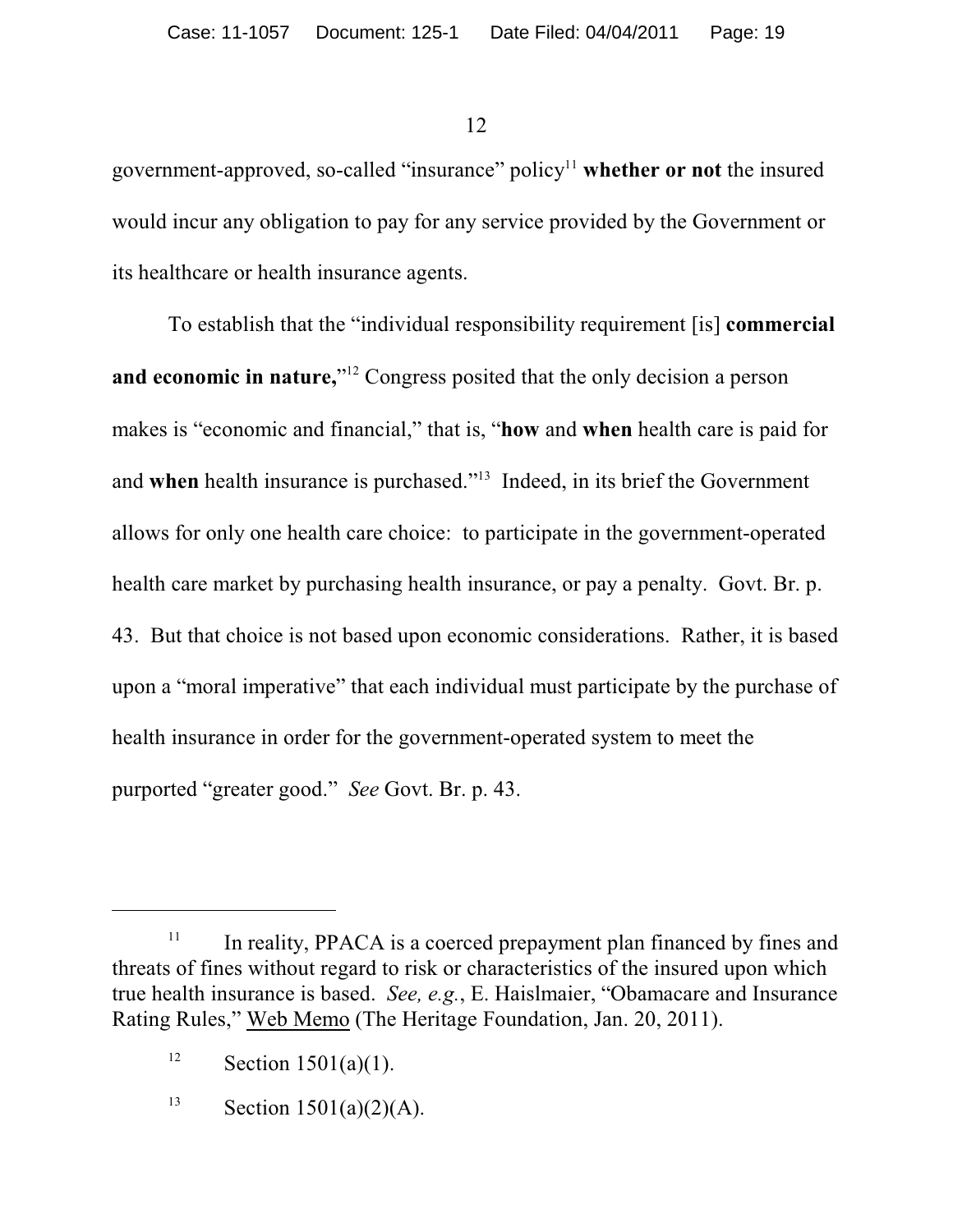In fact,  $14$  there will be many Americans who resist establishment medicine, using alternative health care treatments outside of the government-defined and controlled health care market. In providing for religious and other exceptions to the individual essential coverage mandate, $15$  PPACA concedes its subject matter is not quintessentially economic and financial, but moral and religious. Indeed, the individual mandate is designed for the altruistic purpose of compelling each person to pay for the healthcare of others, as Congress has specifically found:

[t]he [individual mandate] together with the other provisions of this Act, **will add millions of new consumers** to the health insurance market, **increasing the supply of, and demand for, health care services.** [Section 1501(a)(2)(C).]

As a "moral imperative," the individual minimum coverage mandate cannot be constitutionally justified under the Commerce Clause. As Chief Justice John Marshall ruled in Gibbons v. Ogden, 22 U.S. (9 Wheat.) 1 (1824), that clause defines "the subject to be regulated [to be] commerce." *Id.*, 22 U.S. at 189. And, as the United States Supreme Court has since consistently ruled, Congress may not reach a purely local activity, such as a decision not to purchase a service or commodity, unless it "'exerts a substantial **economic** effect on interstate

<sup>15</sup> See 26 U.S.C. § 5000A(d)(2) and (3).

*See* Part III, *infra*. 14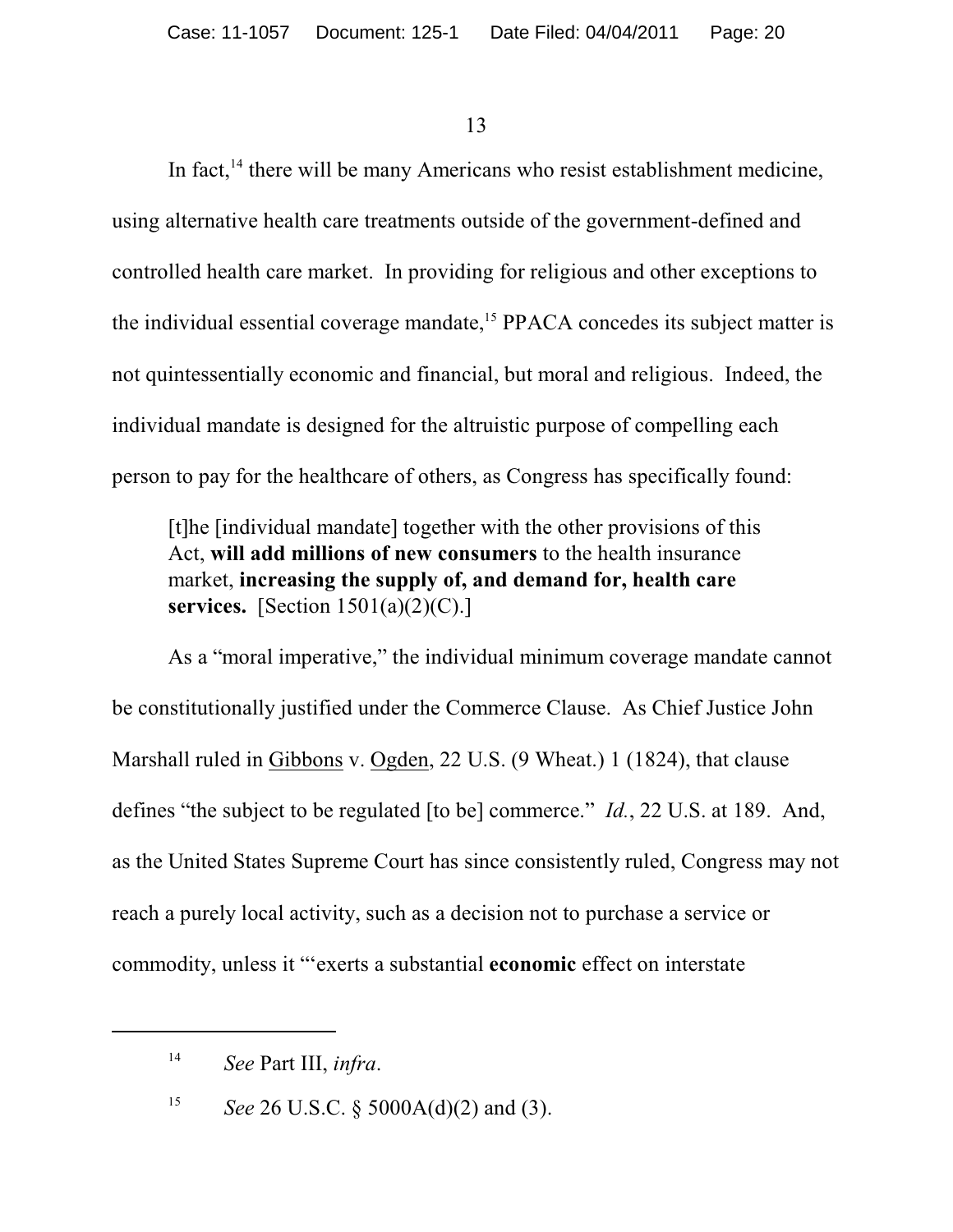commerce.'" *See* Gonzales v. Raich, 545 U.S. 1, 17 (2005). While the individual minimum coverage mandate may "affect price and market conditions," unlike the regulation of home manufacture and consumption of marijuana in Raich, Congress's decision to impose that mandate has nothing to do with the "supply and demand in the national market" of health insurance. *See* Govt. Br. p. 45. Rather, the individual minimum coverage mandate serves the "societal judgment" of Congress that no person should be denied health care because of his inability to pay for it or for his failure to have purchased insurance to cover the costs. *See* Govt. Br. p. 43.

As revealed by Congressional findings, the individual mandate was designed to achieve a purported social good that serves society by:

(1) "increas[ing] the number and share of Americans who are insured" (Section  $1501(2)(C)$ );

(2) protecting people from "bankruptcy," and thereby, "improv[ing] financial security for families" (Section  $1501(2)$ (E)); and

(3) adding "healthy individuals" to the insurance risk pool so as to extend health insurance to the otherwise uninsurable (Section  $1501(2)(G)$ ).

Plainly, even Congress essentially found that the individual mandate is not an economic measure, but a humanitarian duty of all to relieve the American people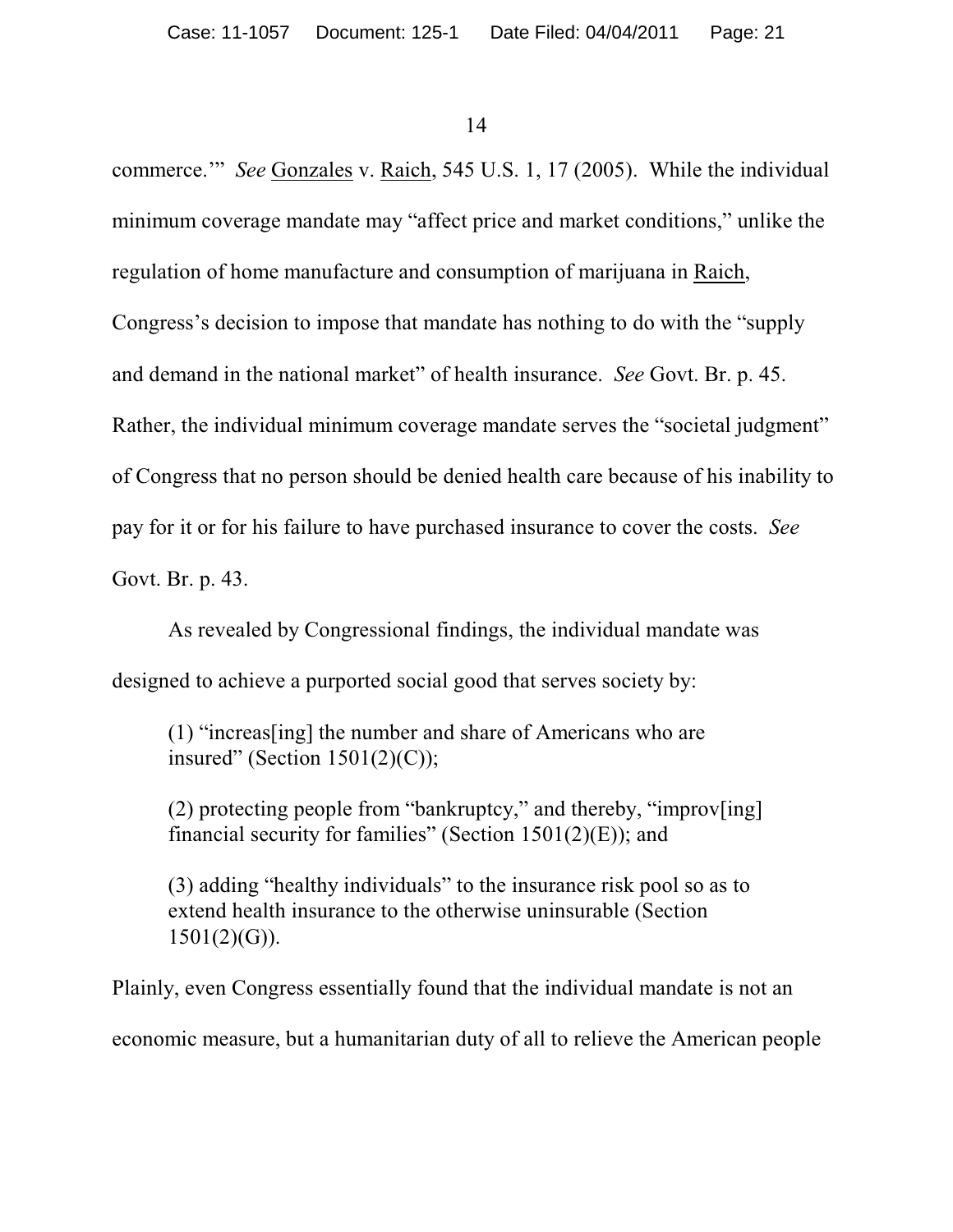from the uniquely "unpredictable" and "universal" human condition of illness and mortality. *See* Govt. Br. pp. 41-44.

The Government has attempted to liken PPACA to Title II of the 1964 Civil Rights act, arguing that as "racial discrimination" was within the constitutional reach of the Commerce power, so also "universal coverage" is within Congress's authority to regulate interstate commerce. *See* Govt. Br. pp. 52, 54. But the Government overlooks the fact that the United States Supreme Court upheld Title II because of the "disruptive effect that racial discrimination has had on commercial intercourse," not because racial segregation in public accommodations is morally repugnant. *See* Heart of Atlanta Motel v. United States, 379 U.S. 241, 257 (1964). To be sure, the civil rights anti-discrimination legislation was concerned with a "moral and social wrong," but, in recognition of limitations on federal power to deal with such matters, Congress exempted restaurants from coverage, if such establishments did not "serve[] or offer[] to serve interstate travelers or if a substantial portion of the food which it serves ... has moved in commerce." *See* Katzenbach v. McClung, 379 U.S. 294, 297 (1964). Thus, the Supreme Court observed, it was racial discrimination's "burden [on commercial intercourse] which empowered Congress to enact appropriate legislation." Ht. of Atlanta, 379 U.S. at 257.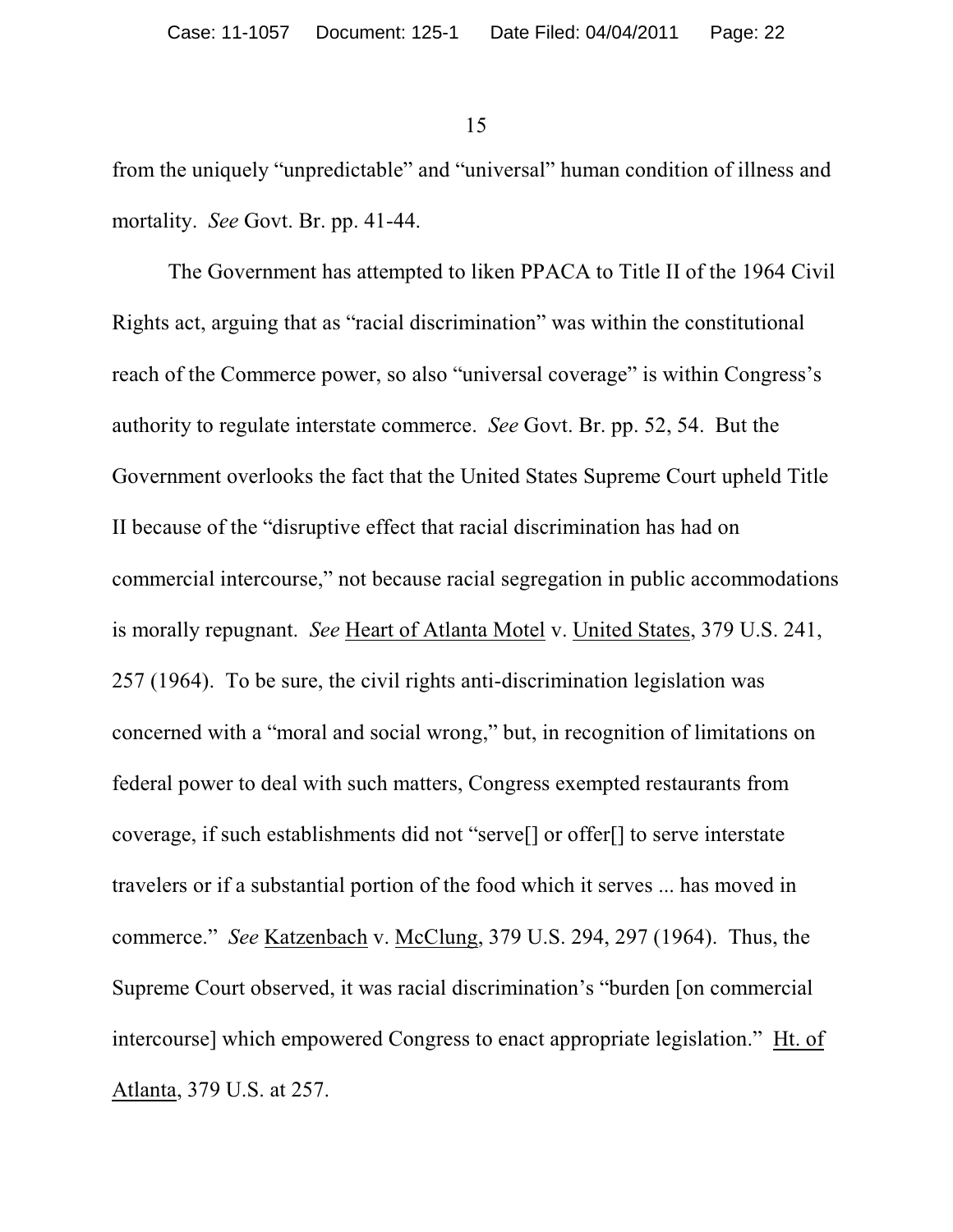PPACA, however, has identified its subject as a national health and wellbeing problem and, unlike the Civil Rights Act, has provided no exemption from its mandate of "universal coverage" for purely intrastate activity. Rather, the exceptions to and exemptions from the individual minimum coverage mandate in PPACA are limited to religious and moral considerations. On its face, PPACA generally, and the individual minimum coverage mandate specifically, is a moral and humanitarian measure, not a commercial one, which Congress is not empowered by the Commerce Clause to enact.

#### **B. PPACA Is Not a Constitutional Exercise of Congress's Power to** *Regulate* **Interstate Commerce.**

Even if this Court should rule that the **subject matter** of PPACA and its individual mandate are commerce within the meaning of that term in Article I, Section 8, Clause 3, **PPACA and its individual mandate** are nonetheless unconstitutional because they are not within the power of Congress to "**regulate** Commerce ... among the several States," or to make such **"laws** which are necessary and proper for carrying into execution the [Commerce] power." (Emphasis added.) Rather, PPACA is an unconstitutional governmental proprietary take-over of one-sixth of the national economy<sup>16</sup> based upon the

<sup>&</sup>lt;sup>16</sup> See K. Terry, "Health Spending Hits 17.3 Percent of GDP in Largest Annual Jump," Bnet.com (Feb. 4, 2010).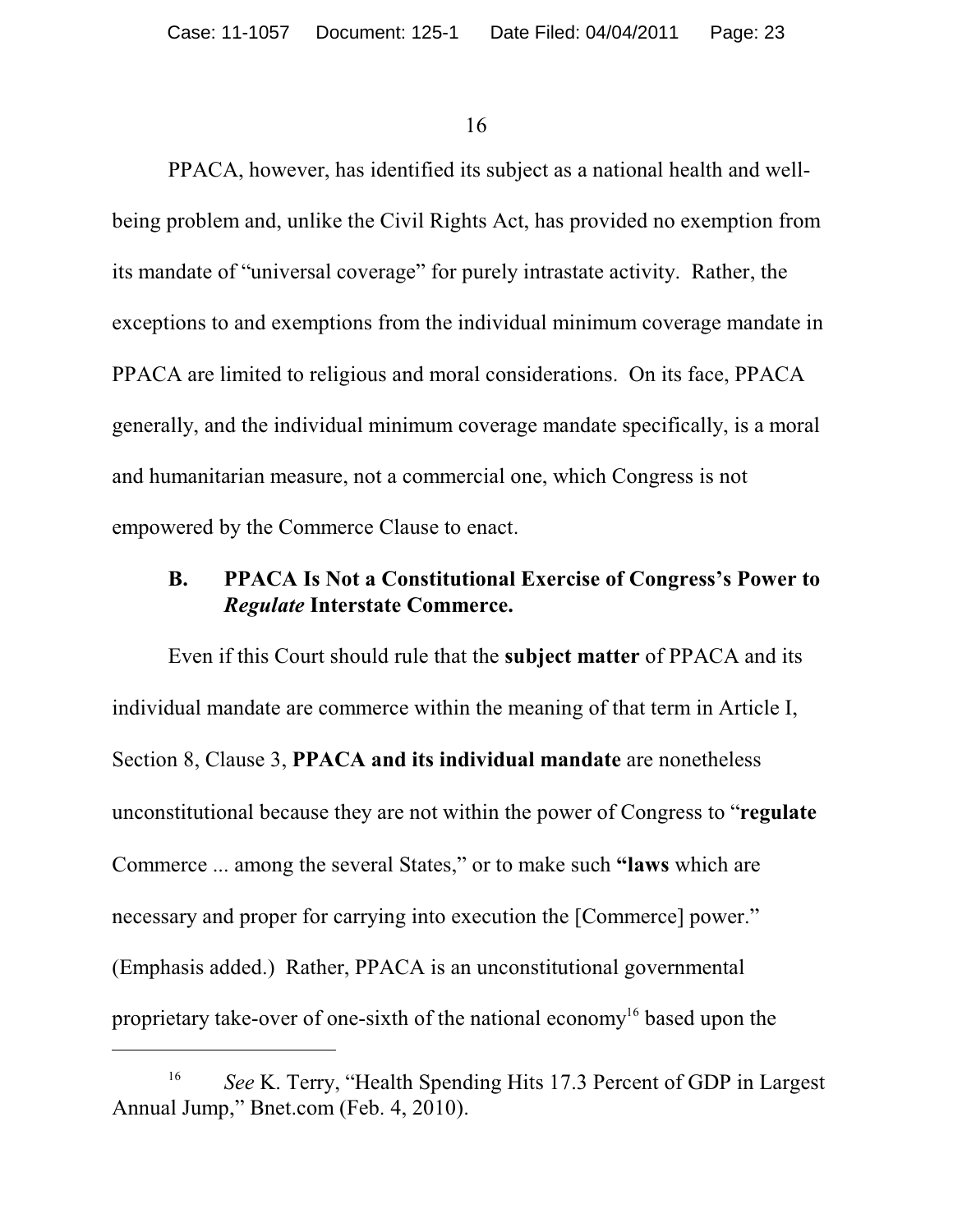unconstitutional assumption that the Commerce and Necessary and Proper Clauses empower Congress to **engage** in commerce when, in fact, the two clauses empower Congress **only to make the rules** by which nongovernmental entities are to carry out commerce.

As Chief Justice Marshall observed in Gibbons v. Ogden, the "constitution being ... one of enumeration, and not of definition, to ascertain the extent of the power it becomes necessary to settle the meaning of the word." *Id.*, 22 U.S. at 189. After "settling" the meaning of the words, "commerce among the several States," the Chief Justice turned his attention to the power conferred upon Congress with respect to that subject, and found it to be to "regulate; that is, to prescribe the **rule** by which commerce is to be **governed**." *Id.*, 22 U.S. at 196 (emphasis added). The authority conferred upon Congress by the Commerce Clause, then, is governmental in nature, not proprietary. To that end, Article I, Section 1 of the Constitution vests Congress with "all **legislative** powers herein granted." (Emphasis added.) Legislative power, in turn, is the power to make the laws — the rules of conduct — for civil society.<sup>17</sup> With respect to the Commerce Clause, Congress has authority to **make the rules** governing the carrying out of

<sup>&</sup>lt;sup>17</sup> *See I W. Blackstone, Commentaries on the Laws of England, p. 44* (Univ. of Chicago facsimile ed.: 1765).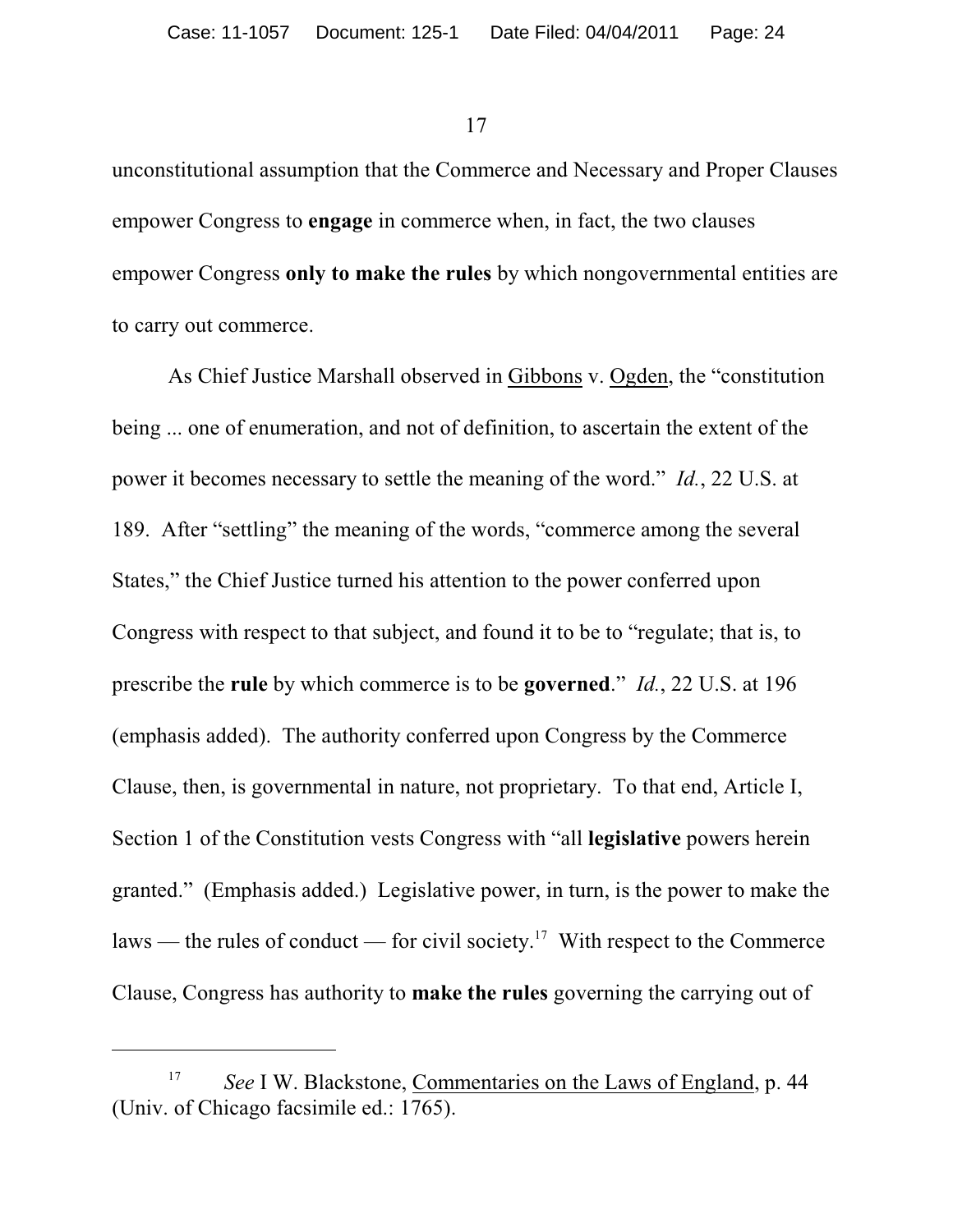interstate commerce, such as the licensing of the coastal trade in Gibbons, but not to create a government agency to **engage** in commerce. *See* Ashwander v. TVA, 297 U.S. 288, 339-40 (1936).

The threshold question here is whether PPACA is a "regulation" within the meaning of the Commerce Clause, that is, whether (a) it is a prescribed set of **rules** of conduct by which the a nongovernment health care market is to be governed, or whether (b) PPACA, itself, creates a national **commercial enterprise** designed to manage and control health care workers and facilities and health insurance companies in the marketing, sale, and deliverance of health care and wellness goods and services. A careful examination of PPACA's salient features demonstrates that it does the latter, not the former.

#### **1. PPACA Puts the Government into the Management and Control of the Health Care Insurance Business.**

In 1943, the Social Security Board and organized labor "proposed a wholly Federal system of social insurance with the Surgeon General in the role of **gatekeeper** for the provision of medical care." L. Snyder, "Passage and Significance of the 1944 Public Health Service Act," 109 Public Health Reports, pp. 721, 723 (Nov.-Dec. 1994) (emphasis added). In response, Morris Fishbein, the "American Medical Association's chief editorialist ... called the proposed role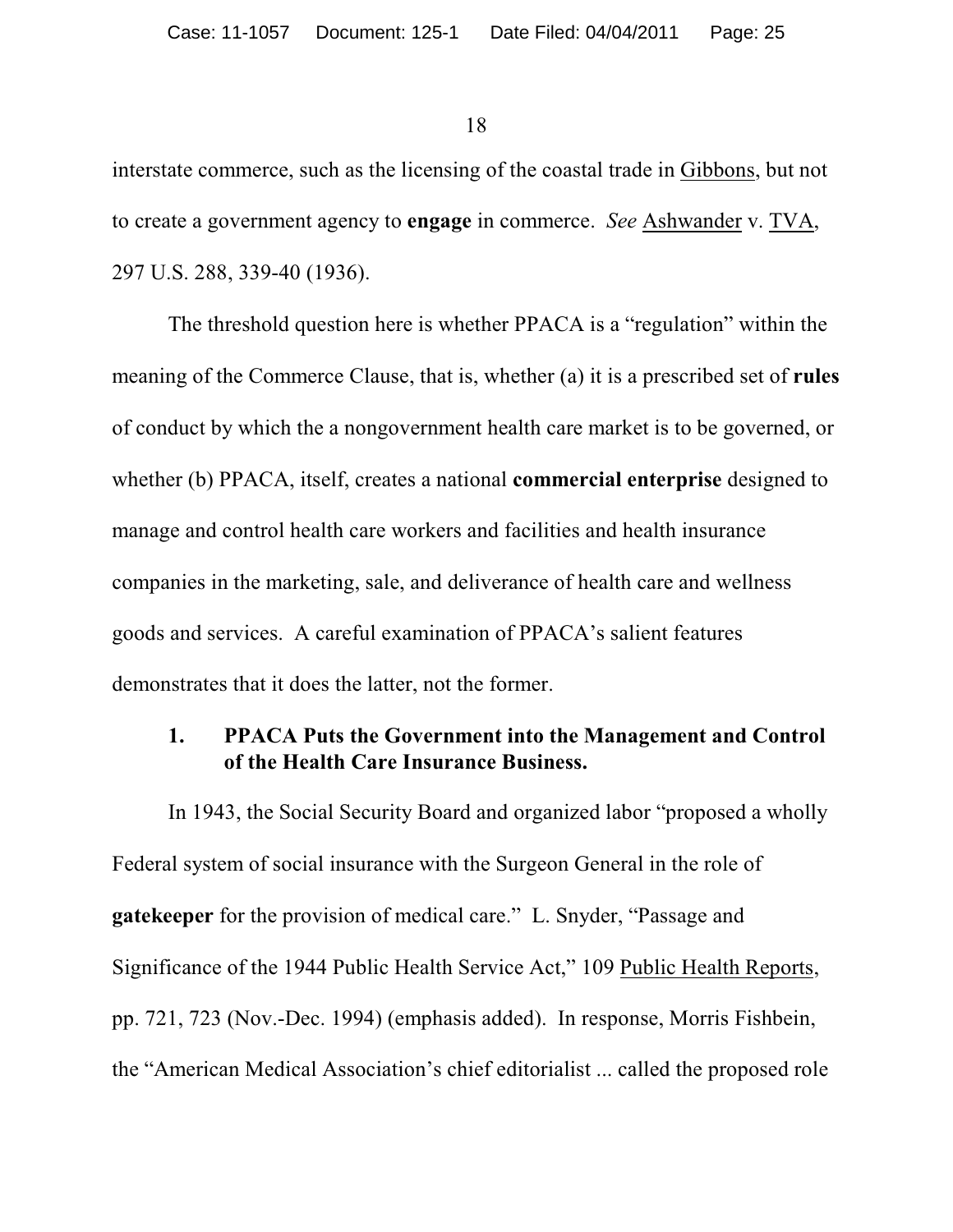of the Surgeon Generall to be that of a 'virtual gauleiter'<sup>18</sup> of American medicine." *Id.* (emphasis added). As a result of such opposition, the proposal for "national health insurance" was abandoned in favor of the 1944 Public Health Service Act, not predicated upon "the financing of personal health services." *Id.,* p. 724.

Sixty-seven years later, Congress has amended the 1944 Public Health Service Act, enacting PPACA — which not only provides for the "financing of personal health services," but places the federal government in **full control** of the definition, deliverance and management of those services. Even worse than appointing the Surgeon General as "gatekeeper," as the 1943 proposed act would have done, PPACA has appointed the Secretary of Health and Human Service ("HHS Secretary") as the Chief Executive Officer ("CEO") with czar-like powers to do whatever is necessary to make PPACA work. Thus, PPACA contains "more than 2,500 references" to the HHS Secretary, including "700 instances in which the Secretary 'shall' do something, and more than 200 cases in which she 'may' take some form of regulatory action if she chooses," as well as "139 occasions,

 $18$  In the 1940's a "gauleiter" was "a political functionary occupying [an] important position in a totalitarian regime or hierarchy." N. Webster, Third New International Dictionary, p. 941 (1964).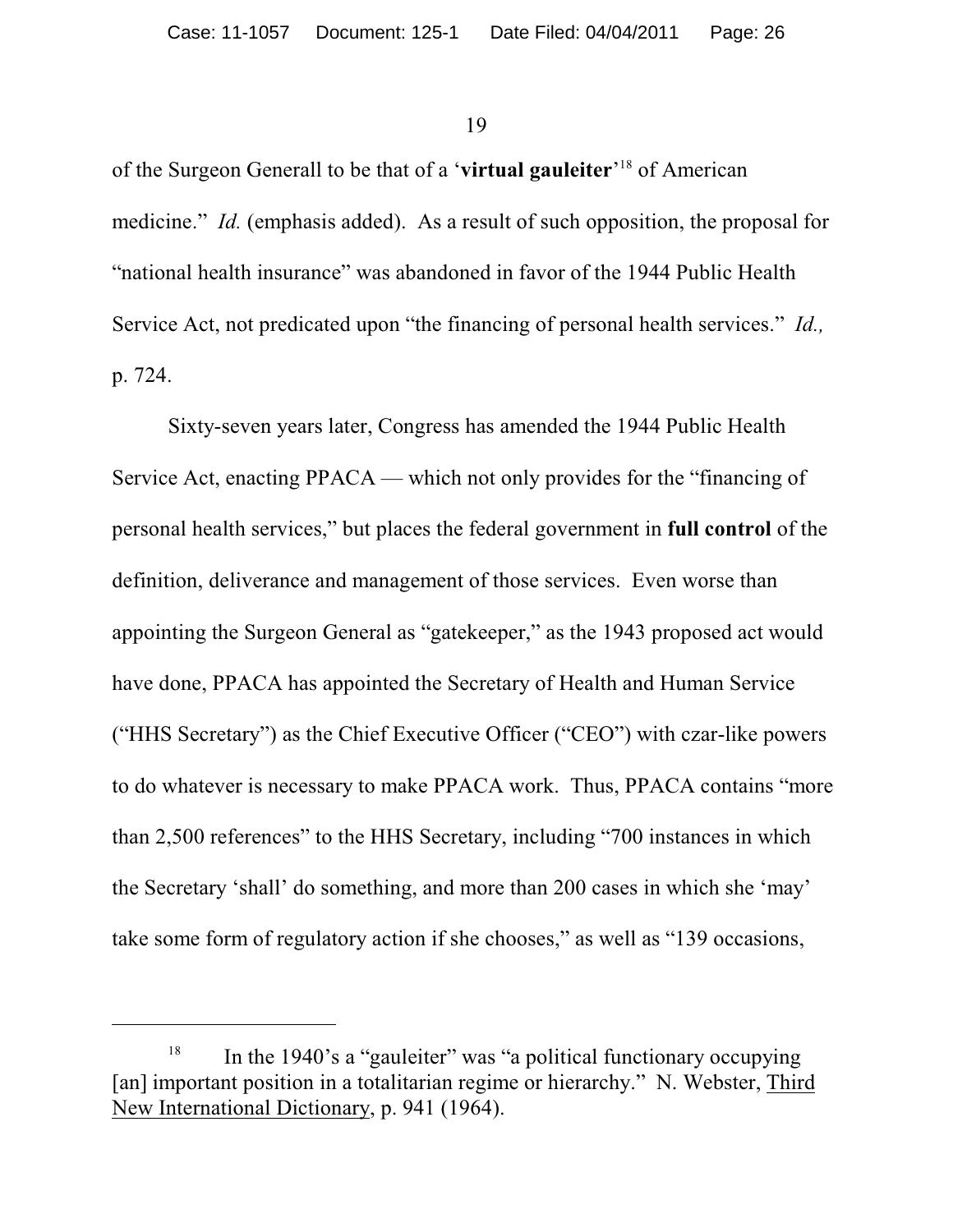[where] the law mentions decisions that the 'Secretary determines.'" P. Klein, "The Empress of Obamacare" The American Spectator (June 2010).

Even when the HHS Secretary is told that she "shall" do something, that apparently does not mean that she is bound by law to do what she has been commanded to do. For example, PPACA "**requires** the Secretary to impose restrictions on the imposition of annual limits on the dollar value of essential health benefits ... for any participant or beneficiary in a new or existing group health plan or policy years beginning on or after September 23, 2010 and prior to January 1, 2014."<sup>19</sup> But the HHA Secretary has already granted over a thousand waivers to labor unions, corporations, and health insurance companies. *See* "Obama Administration Keeps Giving Out Obamacare Waivers, Despite New Republican Spotlight," The Daily Caller.<sup>20</sup> Although there is nothing in PPACA that authorizes such waivers, $^{21}$  the entire process appears to be governed by

<sup>&</sup>lt;sup>19</sup> See Department of Health and Human Services Memorandum on Process for Obtaining Waivers of the Annual Limits Requirements of PHS ACT Section 2711, Sept. 3, 2010 (hereinafter "HHS Waiver Memo").

<sup>&</sup>lt;sup>20</sup> http://dailycaller.com/2011/03/07/obama-administration-keepsgiving-out-obamacare-waiv.

<sup>&</sup>lt;sup>21</sup> "The word 'waiver' appears 97 times in the law — but not in relation to annual coverage limits." *See* C. Jaarda, "ObamaCare Doesn't Give Sec. Sebelius Waiver Authority" (March 15, 2011) http://alineofsight.com/blogs/ christopher-jaarda/2011/03/15/obamacare-doesnt-give-sec-sebelius-waiver-authori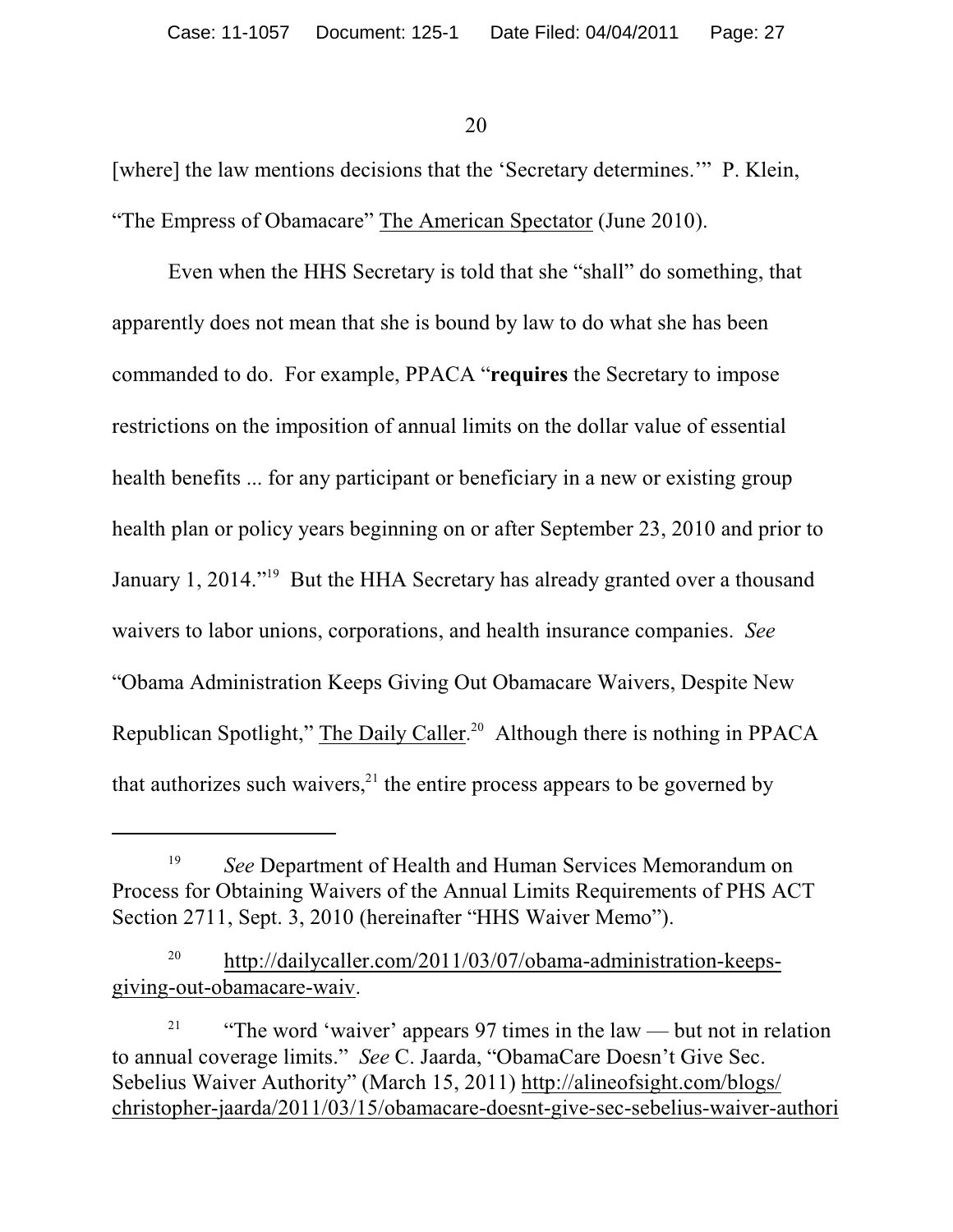economic or political considerations calculated to make PPACA stay in business. According to the HHS memorandum on the subject, any entity seeking a waiver must describe "why compliance ... would result in a significant decrease in access to benefits ... or significant increase in premiums paid by those covered by such plans or policies." HHS Waiver Memo, p. 3. Thus, above all else, the waiver process is a proprietary one whereby the HHS Secretary determines whether any particular "mini-med" plan is worth saving in light of the overall economic goals respecting PPACA's health insurance products. *See* M. Cannon, "McDonald's Case Highlights Obamacare's Threat to Low-Income Workers, Political Freedom" (National Review OnLine) (Sept. 30, 2010).

But PPACA goes even further, empowering the HHS Secretary to place caps on the percentage of insurance premiums that could be used for insurers' administrative expenses. With respect to the so-called "medical loss ratio"  $("MLR")$ ,"<sup>22</sup> the HHS Secretary is positioned to place a ceiling on private insurers' already low profit margins. $23$  The factors relevant to the task of calculating the

ty.

<sup>&</sup>lt;sup>22</sup> *See A. Roy, "Year One of the Obamacare Era," National Review* OnLine (Mar. 24, 2011).

<sup>&</sup>lt;sup>23</sup> *See* "Obamacare's January Insurance Time Bomb," The Apothecary (May 7, 2010) http://www.avikroy.org/2010/05/obamacares-january-insurance-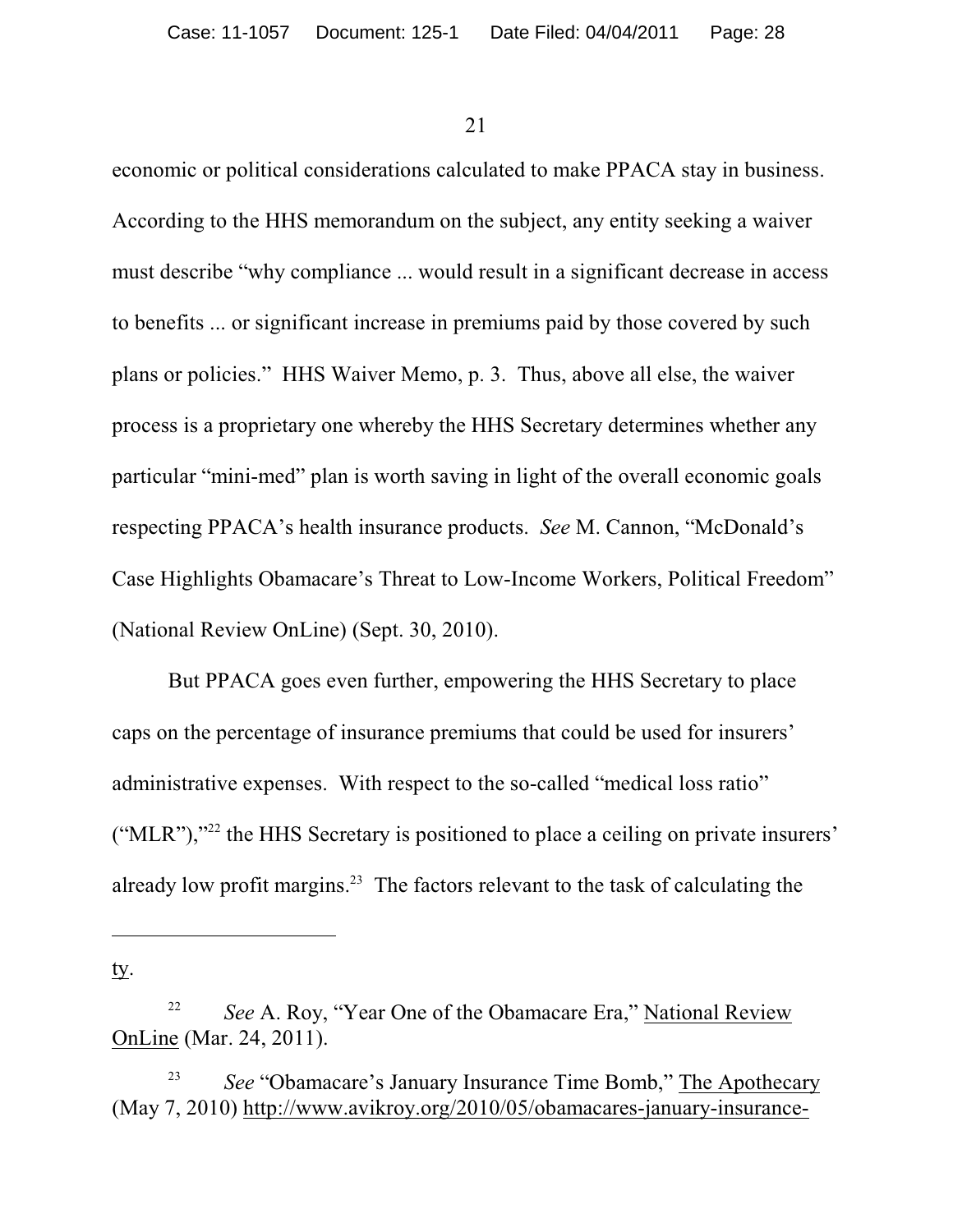MLR are economic and practical, not legal. *See* A. Roy, "How ObamaCare May Disrupt Your Health Plan," Forbes.com (Sept. 29, 2010). Indeed, the National Association of Insurance Commissioners, tasked by PPACA to draft MLR guidelines for HHS approval, "excluded certain important activities from the MLR calculation, including":

reviewing insurance claims to prevent unnecessary tests and procedures; fraud prevention activities; and doing due diligence and keeping tabs on hospitals and doctors to ensure they are performing high-quality, high value-medicine. [*Id.*]

As a direct consequence of these managerial restrictions, many insurers are expected to go out of business, thereby "driving premiums up and consumer choices down." *Id.*

# **2. PPACA's "Public Option" Puts the Government in the Health Care Insurance Business.**

Prior to the enactment of PPACA, HHS Secretary Sebelius asserted that it was essential to healthcare reform to ensure a "government alternative to private health insurance" — widely known as the "Public Option." *See* "Sebelius: Public Health Care Option 'Not the Essential Element.'" The Huffington Post (Aug. 16, 2009). Lacking the votes for a public option, President Obama announced that his administration would abandon its effort to "giv[e] Americans the option of

# time-bomb.html.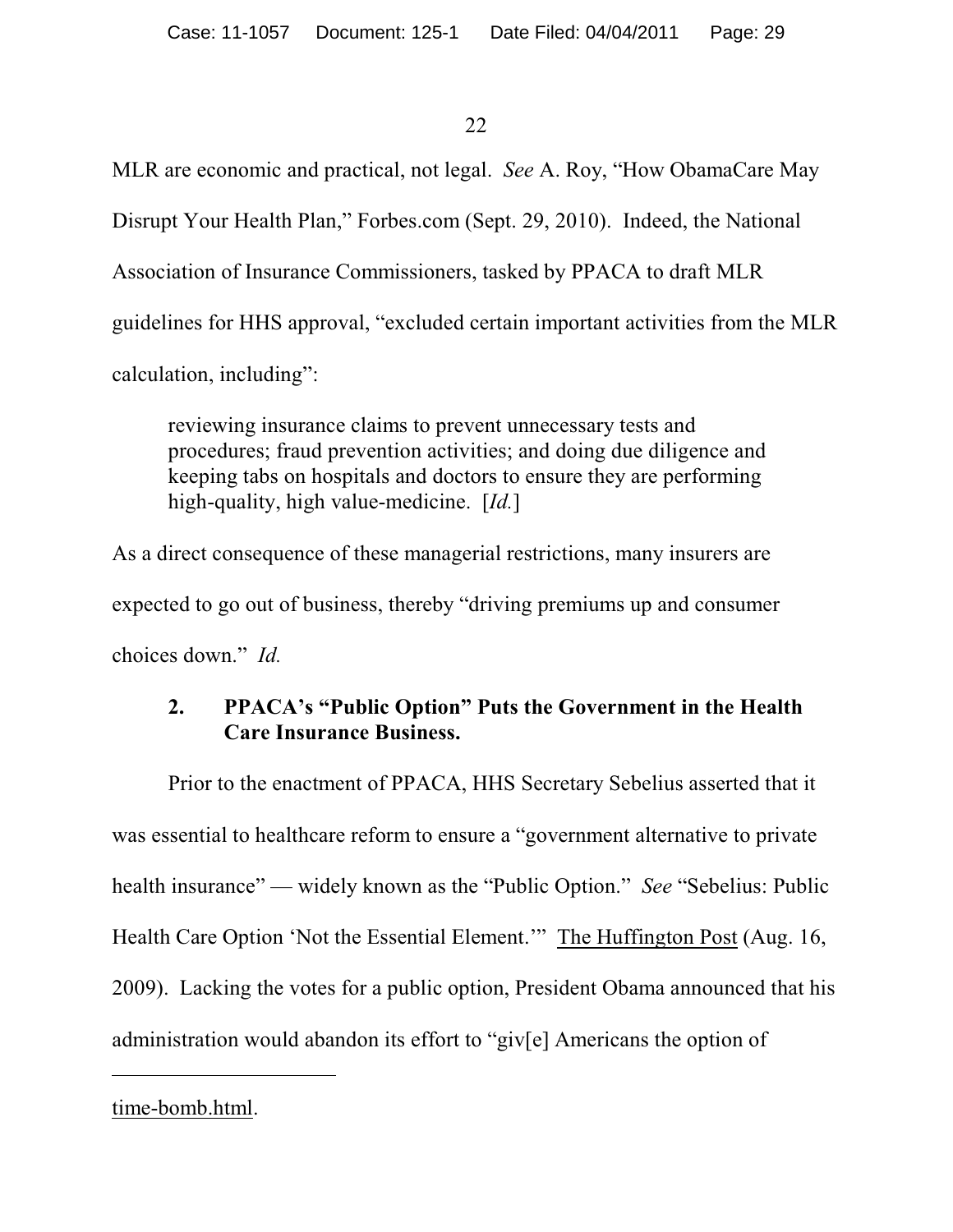government-run insurance as a part of a new health care system." *Id.* Secretary Sebelius announced that the administration would be content with a provision in the bill that would provide for "consumer-owned nonprofit cooperatives [to] sell insurance in competition with private industry." *Id.* Section 1322 set up a "program to assist **establishment** and **operation** of nonprofit, membership run health insurance issuers."

Thereafter, by way of the budget reconciliation process, a new section 1334(a) was quietly inserted into PPACA, whereby the **Office of Personnel Management** ("OPM") is "legally required to sponsor at least two national health insurance plans beginning in 2014,<sup> $324$ </sup> one of which must be a non-profit entity.<sup>25</sup> While the OPM Director is required by PPACA Section 1334(a)(4) to negotiate with the sponsored plans various terms, including "a medical loss ratio," those terms need not meet the mandates set by HHS requirements for private insurers. In essence, an OPM-sponsored health insurance plan "would ... *not* be subject to the same certification or qualification processes that are outlined for private health plans for competition in the health insurance exchanges, established under

R. Moffit, "Obamacare and the Hidden Public Option: Crowding out 24 Private Coverage," p. 1, WebMemo (The Heritage Foundation: Jan. 18, 2011).

<sup>&</sup>lt;sup>25</sup> PPACA Section 1334(a)(3).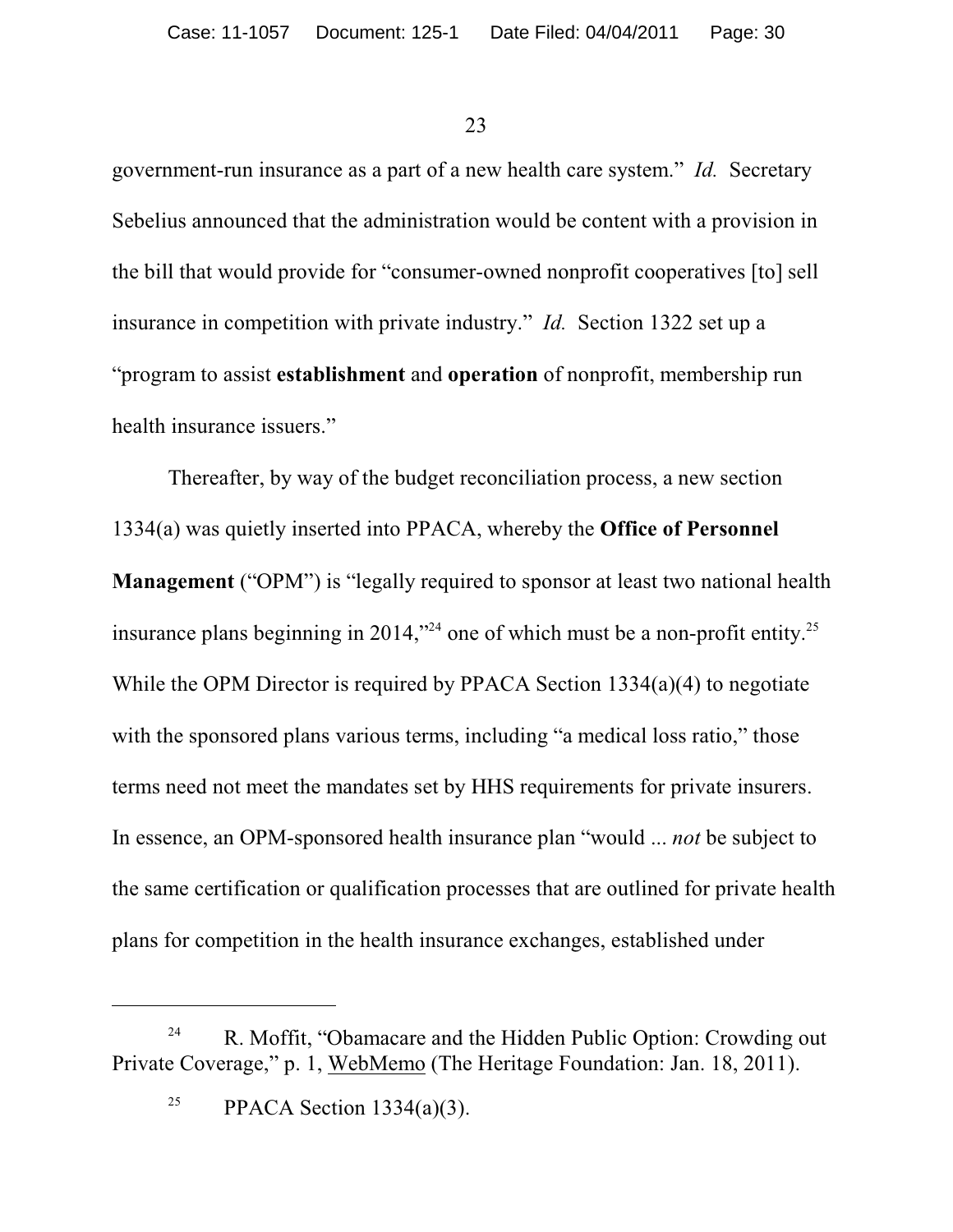[PPACA] Section 1331." *Id.* Although PPACA contemplates that the Director of OPM will "consult" with the HHS Secretary,<sup>26</sup> "OPM-sponsored plans would compete nationwide [under] a special set of plans, governed by special rules" applicable only to themselves. *Id.,* p. 3. Scheduled to become operative in 2014, the OPM-sponsored plans would enjoy "national monopoly" status as health insurers operating within their own market free of competition — a robust public option.<sup>27</sup> Id., p. 2. Although administered by OPM, the PPM-endorsed plans would be offered to the general public, not just to federal workers. In short, the "public option" is back, never really having been abandoned by the Obama administration.<sup>28</sup>

### **3. PPACA Puts Government into the Management and Control of the Health Care and Wellness Business.**

Title I of PPACA is aptly called the "**Quality**, Affordable **Health Care** for **All** Americans." (Emphasis added.) Section 1001 of the title amends the "Public

<sup>27</sup> See Henry J. Kaiser Family Foundation, "Summary of New Health Reform Law," Focus on Health Reform, p. 4 (June 18, 2010).

 $28$  Truly, then Speaker Nancy Pelosi was right when she said that we would have to pass the health care reform bill to "find out" what was in it. *See* Heritage Lectures, Mar. 14, 2011, R. Moffit, "Why the Health Care Law Has Sparked a National Debate Over First Principles," (The Heritage Foundation).

<sup>&</sup>lt;sup>26</sup> *See, e.g., PPACA Section 1334(b)(4).*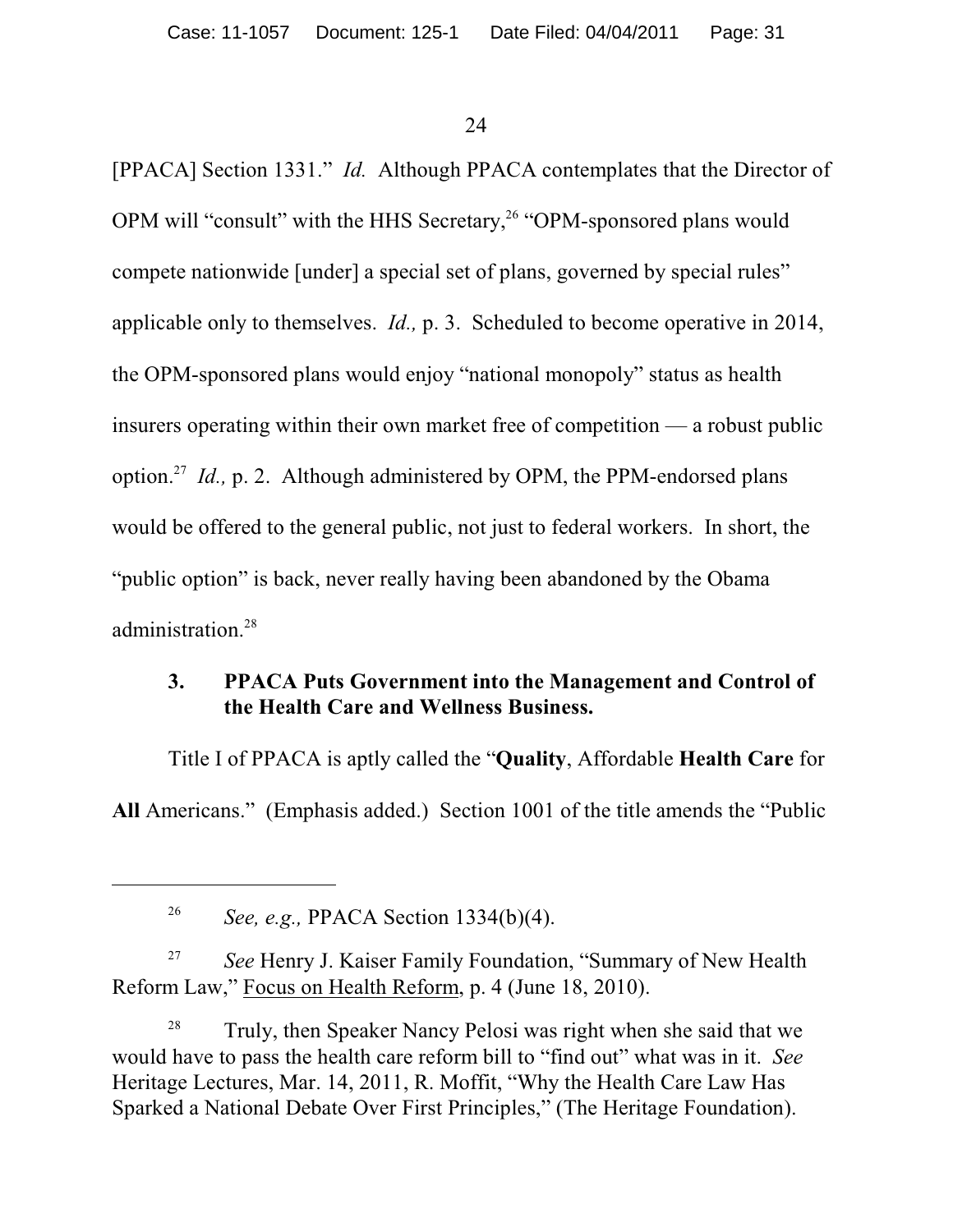Health Service Act," Title 42 of the United States Code — not provisions

governing "Commerce" in Title 15. PPACA adds sections calculated to transform

individual, family, and private business decisions concerning health care and

wellness into collectivist decisions made by government agencies and unelected

bureaucrats.

First, new Section 2713 provides as follows:

(1) evidence-based items or services that have in effect a rating of "A" or "B" in the current recommendations of the **United States Preventive Services Task Force;**

(2) immunizations that have in effect a recommendation from the **Advisory Committee on Immunization Practices of the Centers of Disease Control and Prevention** with respect to the individual involved; and

(3) with respect to infants, children, and adolescents, evidenceinformed preventive care and screenings provided for in the comprehensive guidelines supported by the **Health Resources and Services Administration;** \*\*\*

(5) for the purposes of this Act, and for the purposes of any other provision of law, the current recommendations of the **United States Preventive Service Task Force** regarding breast cancer screening, mammography, and prevention shall be considered the most current .... [42 U.S.C. § 2713 (emphasis added).]

Second, new Section 2717(a) provides that within two years the Secretary of

Health and Human Services, "in consultation with experts in health care quality

and stakeholders, shall develop reporting requirements for use by a group health

plan  $\ldots$  that —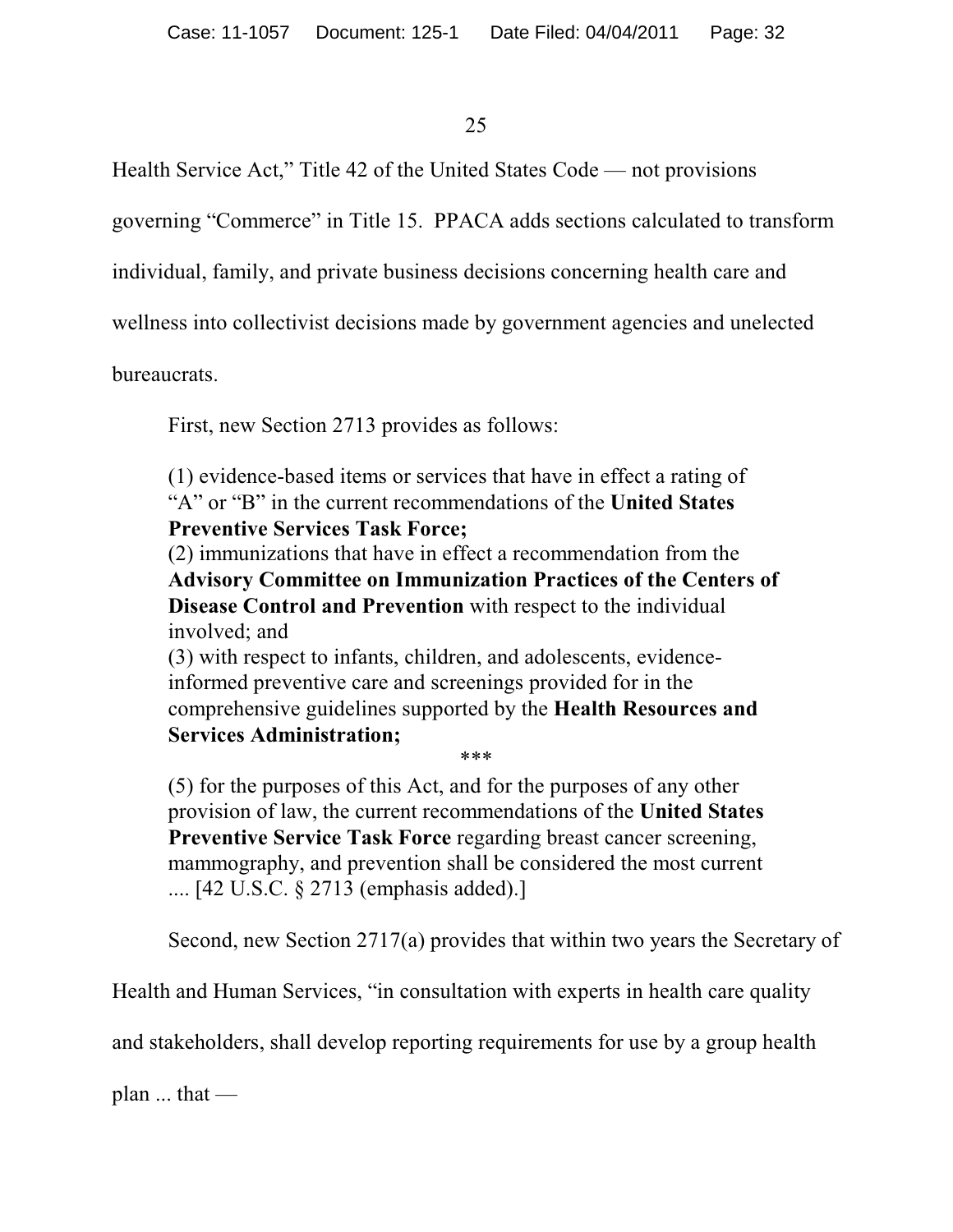(A) improve health outcomes through implementation of activities such as ... **care coordination, chronic disease management, and medication and care compliance initiatives, including the use of the medical homes model as defined** for purposes of section 3602 of [PPACA];

(B) **implement activities** that prevent hospital readmissions...;

(C) implement activities that improve patient safety ...;

(D) **implement wellness and health promotion activities**.

[42 U.S.C. § 2717(a) (emphasis added).]

New Section 2717(b) contemplates "**personalized wellness and prevention**

**services**, which are **coordinated, maintained or delivered by a health care**

**provider**, a **wellness and prevention plan manager**, or a health, wellness or

prevention services organization [and] which may include the following wellness

and prevention efforts:

- (1) Smoking cessation.
- (2) Weight management.
- (3) Stress management.
- (4) Physical fitness.
- (5) Nutrition.
- (6) Heart disease prevention.
- (7) Healthy lifestyle support.
- (8) Diabetes prevention. [42 U.S.C. § 2717(b) (emphasis added).]

In sum, under PPACA every personal health care decision is, or potentially will become, a matter of **public health policy** under the management and control of some arm of the federal government. Indeed, under PPACA, the serving sizes of the meals that we buy at restaurants and of the snacks purchased from vending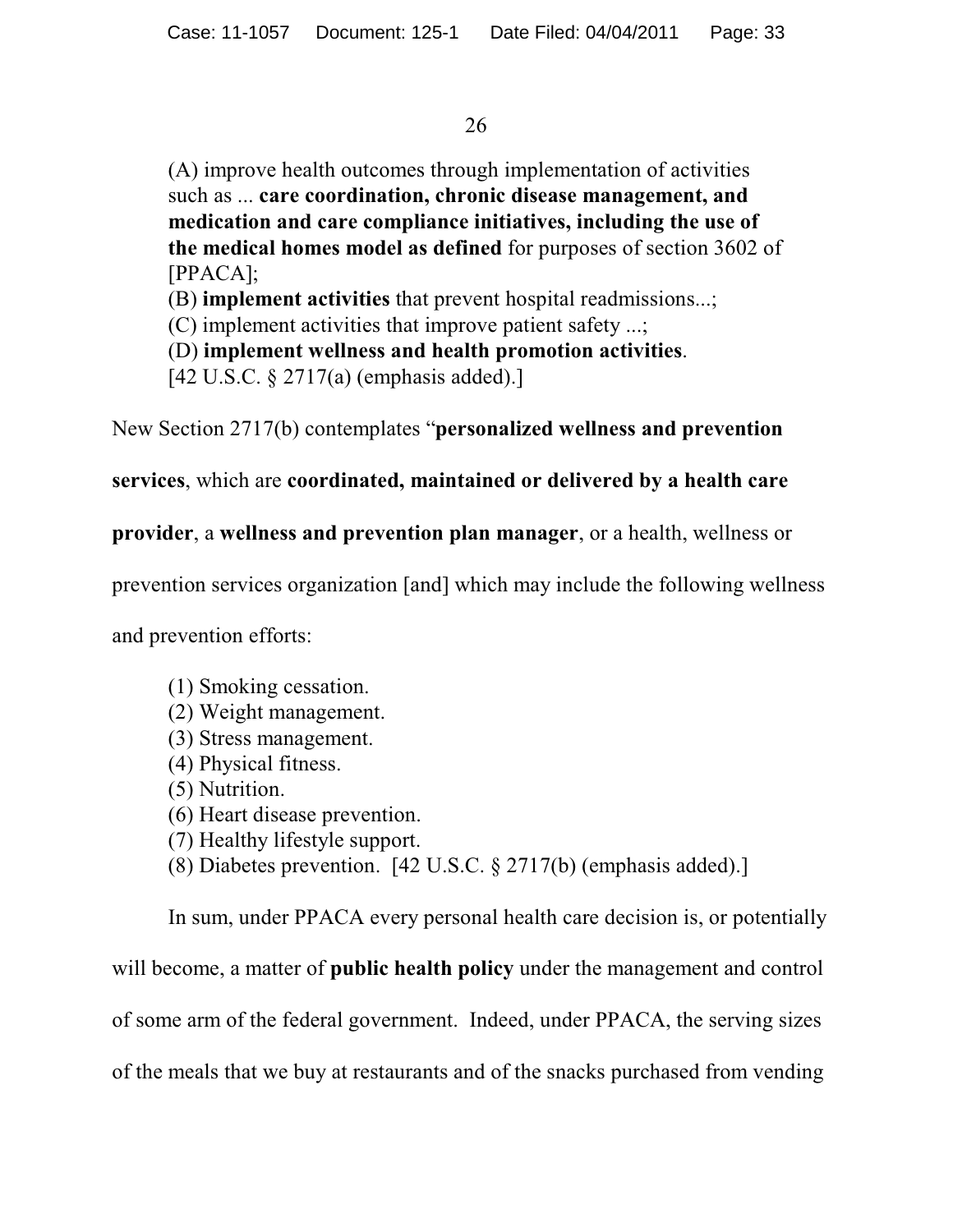machines may soon be "standardized" in the government's headlong plunge into wellness minutiae.<sup>29</sup>

#### **C. As a "Tax," the Individual Mandate Confirms that PPACA Is an Unconstitutional Exercise of Congress's Commerce Power.**

The Government calls attention to the fact that "the minimum coverage provision appears in the Internal Revenue Code and **operates** as a tax." Govt. Br. p. 23 (emphasis added). Thus, the Government argues that the "minimum coverage provision is ... authorized by Congress's power to 'lay and collect taxes.'" Govt. Br. p. 58. And, as is true of any tax, the Government argues it may impose a **penalty** for nonpayment of the tax. Govt. Br. p. 59. According to this argument, PPACA Section 5000(A)(a), entitled, "Requirement to Maintain Essential Coverage," is the **tax**, and Section 5000(A)(b) is the **penalty** levied on any individual who "fails to meet the requirement of subsection (a)," that is, who fails to pay the tax. In order to sustain its position, the Government must demonstrate that payment to a private insurance company for the minimum essential health coverage is a "tax."

At the time the nation was founded, a tax was defined as a "rate or sum of money assessed on the person or property of a citizen by government, **for the use**

*See* G. Turner, "Consumerism in Europe," p. 1 (June 4, 2010). 29 http://www.galen.org/component,8/action,show\_content/id,0/blog\_id,1423/t...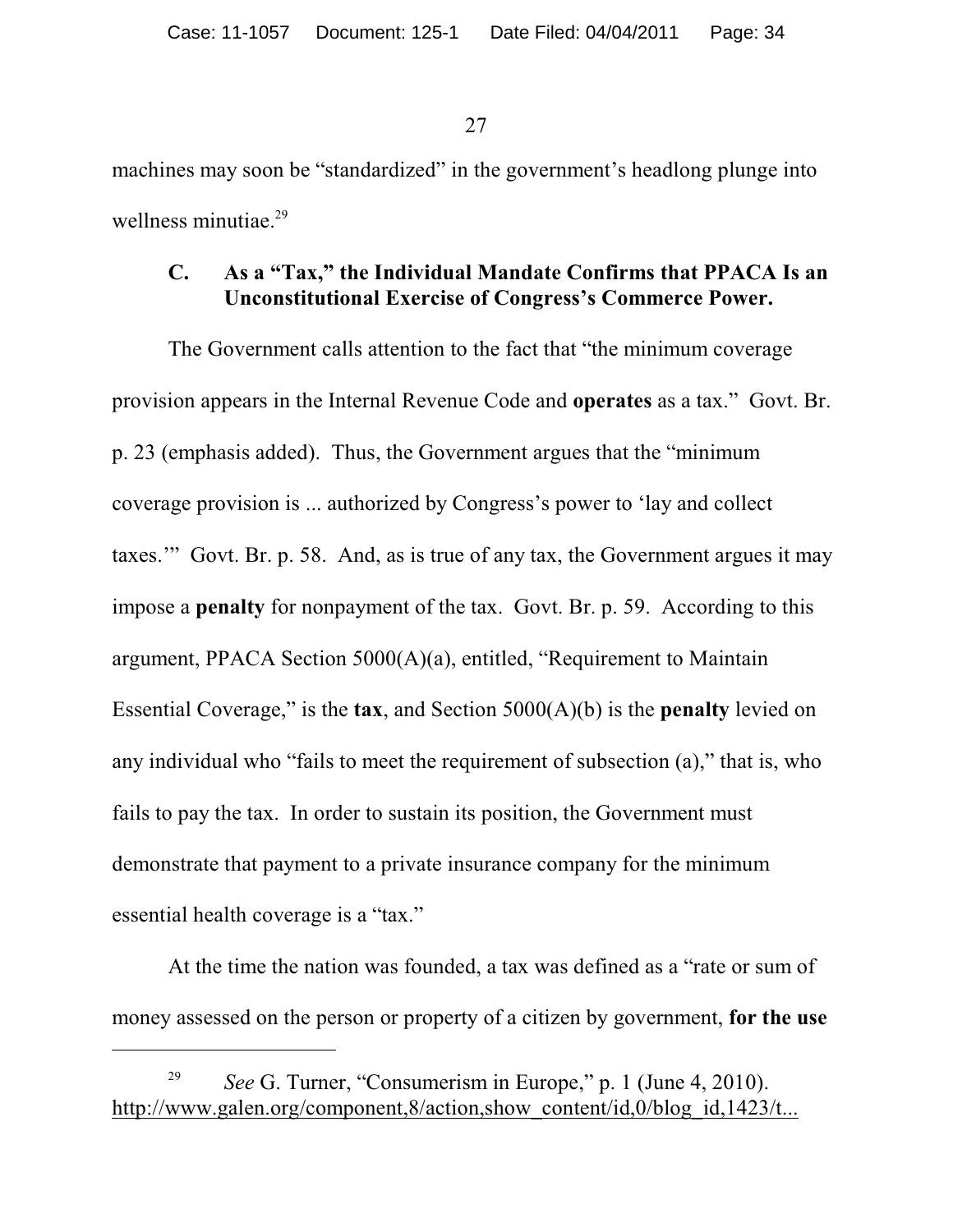### **of the nation or state."** II N. Webster, American Dictionary of the English

Language, p. 90 (1828). The renowned constitutional scholar, Thomas M. Cooley,

defined taxes to be "burden or charges imposed by the legislative power upon

persons or property, to raise money for public purposes." T. Cooley, A Treatise on

Constitutional Limitations, p. 593 ( $5<sup>th</sup>$  ed., The Lawbook Exchange: 1883). In

support of this definition, Professor Cooley dropped this footnote:

Blackwell on Tax Titles, 1. A tax is a contribution imposed by government on individuals **for the service of the State"** ... In its most enlarged sense the word taxes embraces all the regular impositions made by government upon the person, property, privileges, occupations, and enjoyments of the people for the purpose of raising **public revenue.**" [*Id.*, 593, n.1. (emphasis added).]

In order for a payment of a premium to a **private** insurance company for benefits to be a tax, the insurance company receiving the mandated premium payment must be, in reality, a **government** agency or instrumentality. By characterizing the premium payment mandate as a tax, the Government necessarily takes the position that the private insurance company to which the premium is paid is functioning as an agent or instrumentality of the federal government, and PPACA must be, in effect, a government-run and managed commercial enterprise. The characterization of the individual mandate as a tax supports the proposition that PPACA is an unconstitutional commercial enterprise — totally unauthorized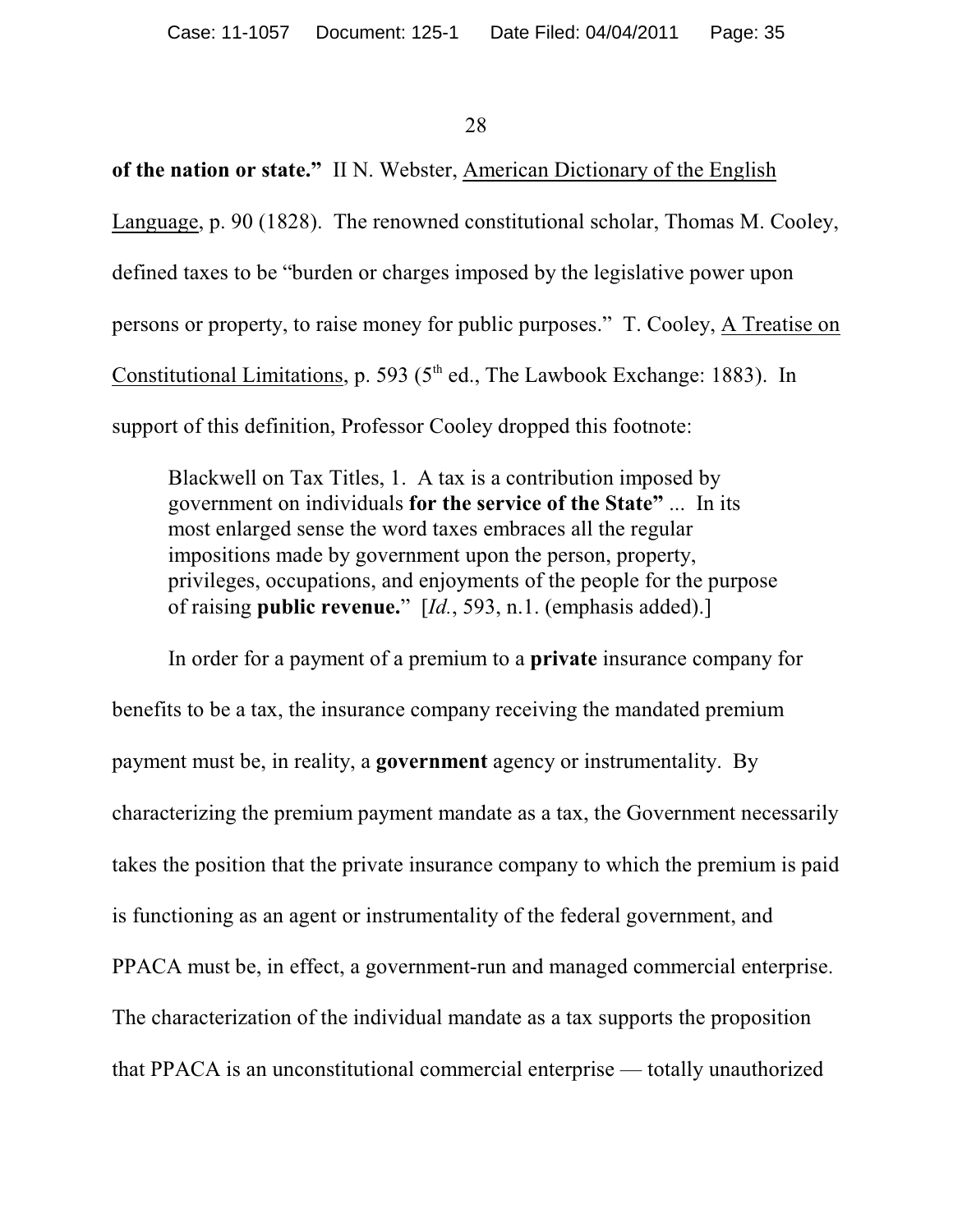either by the power vested by the Constitution to "regulate" interstate commerce, or to make "laws necessary and proper for carrying into execution" the commerce power.

### **III. PPACA Constitutes Federal Take-over of Health and Medicine in Violation of the Power of the States and of the People Secured by the Tenth Amendment.**

Stripped bare of the pretense that PPACA is a commercial regulation of the interstate health care market, PPACA is exposed for what it really is — a plenary exercise of power over the General Welfare of the American people. Congress has no such power. *See* United States v. Butler, 297 U.S. 1, 64 (1936). Instead, the general police power resides in the several states and is secured to them by the Tenth Amendment. *See* United States v. Lopez, 514 U.S. 549, 566 (1995).

Furthermore, Congress has been delegated no power to intrude upon the intimate and sensitive individual decisions having to do with their personal health and wellness. Rather, such power is secured to the People by the Tenth Amendment.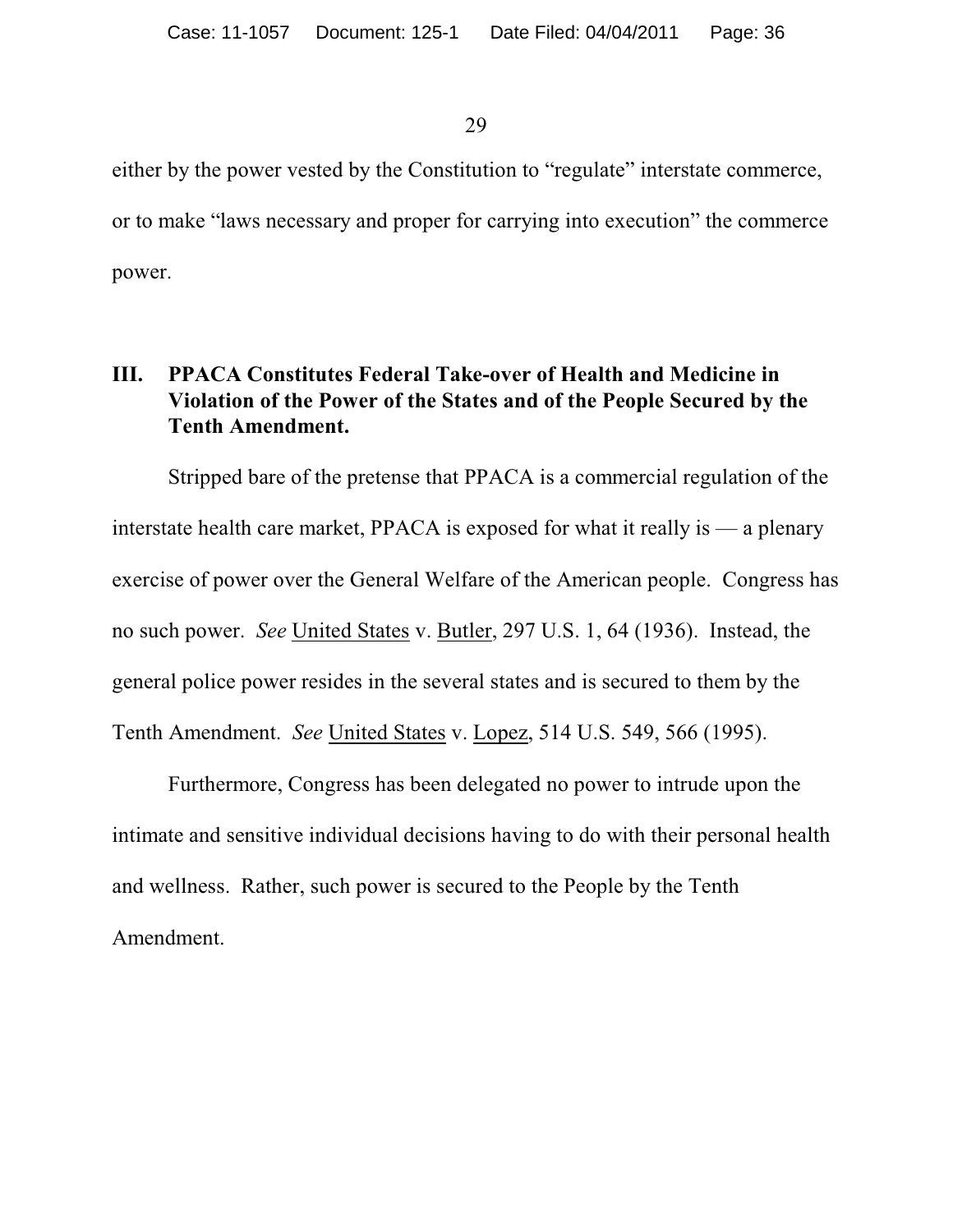#### **A. PPACA Intrudes on State Regulation of the Practice of Medicine**.

PPACA has features which appear designed to facilitate the monitoring of medical care, through the requirement of electronic medical records and the selection of "best methods" standards of care which would be forced on all physicians and patients.<sup>30</sup> The relationship between a patient and his physician would be violated, and the availability of therapies not sanctioned by federal bureaucrats would be crushed.

In 1954, the U.S. Supreme Court recognized that in our federalist structure it was the states, not the federal government, that had authority over the practice of medicine:

It is elemental that a state has broad power to establish and enforce standards of conduct within its borders relative to the health of everyone there. It is a vital part of a state's police power. The state's discretion in that field extends naturally to the regulation of all professions concerned with health ... including medicine, osteopathy, phisiotherapy, dentistry, veterinary medicine, pharmacy, nursing, podiatry and optometry. [Barsky v. Board of Regents of the State of New York, 347 U.S. 442, 449 (1954).]

*See also* Watson v. Maryland, 218 U.S. 173, 176 (1910).

PPACA undermines one of the great advantages of our federal system that policies can be tested by state legislatures operating as "a laboratory" trying

*See* B. McCaughey, "Medical Privacy and ObamaCare," The Wall 30 Street Journal (Apr. 9, 2010).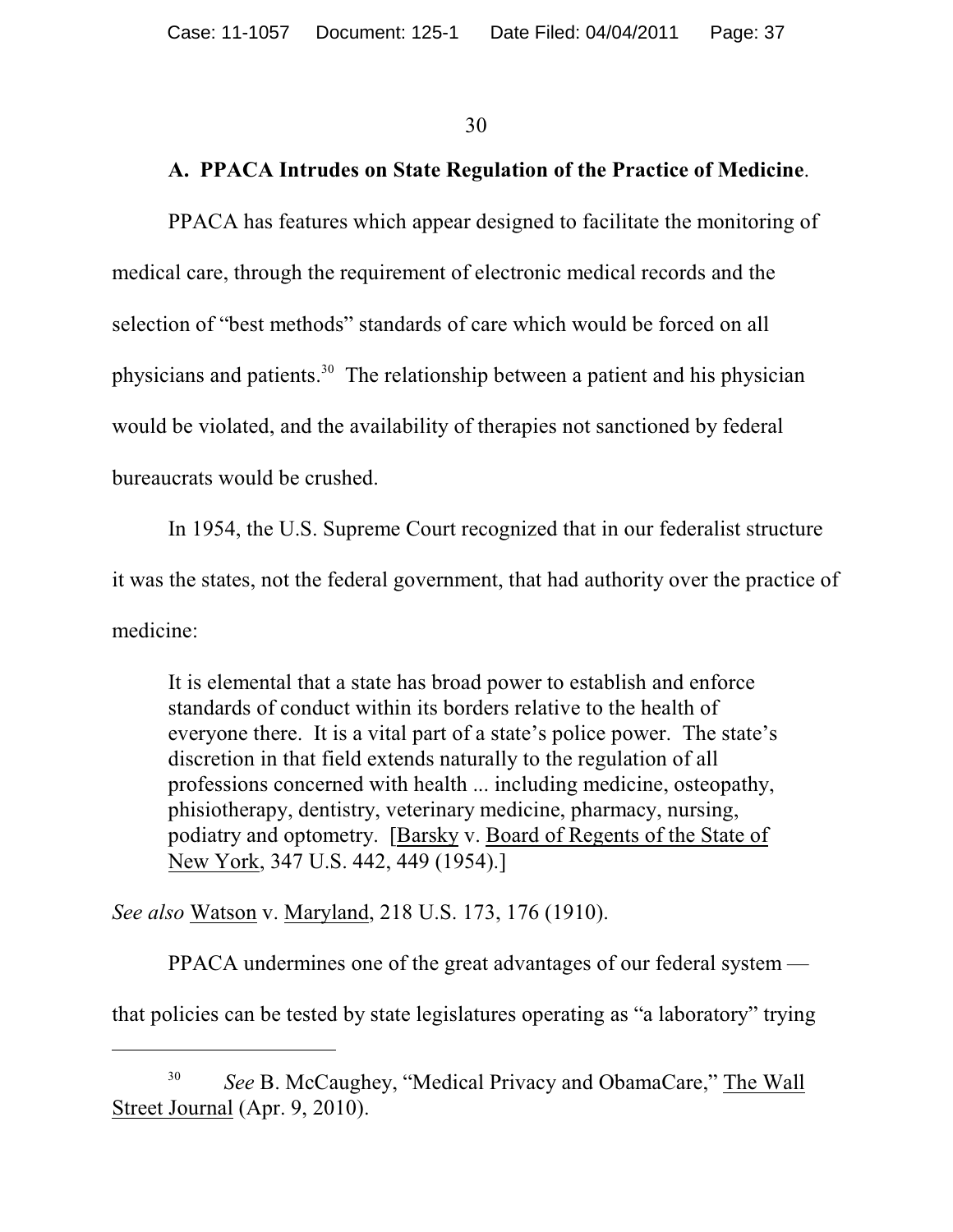new approaches to difficult issues of public policy, as envisioned by Justice Louis Brandeis. New State Ice Co. v. Liebmann, 285 U.S. 262, 311 (1932). With PPACA, in response to the principal voices of establishment medicine, the practice of medicine and individual healthcare choices are put under the control of unelected federal bureaucrats who cannot be directly removed from office, leading to even further disillusionment by an increasingly outraged citizenry.

# **B. PPACA Suppresses Individual Healthcare Choice.**

The individual mandate requires that each person buy health insurance, but typically the medical care provided by health insurance is limited to conventional, pharmaceutical-centered, allopathic medicine. The types of healthcare which an increasing number of Americans use is excluded from government-limited coverage. For example, medicare.com explains:

Alternative Therapy, also know as **Alternative Medicine**, is currently **not covered by Medicare**. These therapies include homeopathy, naturopathy, acupuncture, holistic therapies, midwifery and herbal medicine. In addition, Medicare does not cover Complementary Medicine ... newly invented approaches to healing [or] pre-modern medical practices. You pay 100% of Alternative Therapy expenses.<sup>31</sup>

As true of Medicare, these therapies are not expected to be covered by PPACA.

*See* <sup>31</sup>

http://www.medicare.com/services-and-procedures/alternative-therapies.html?ht= (Emphasis added.)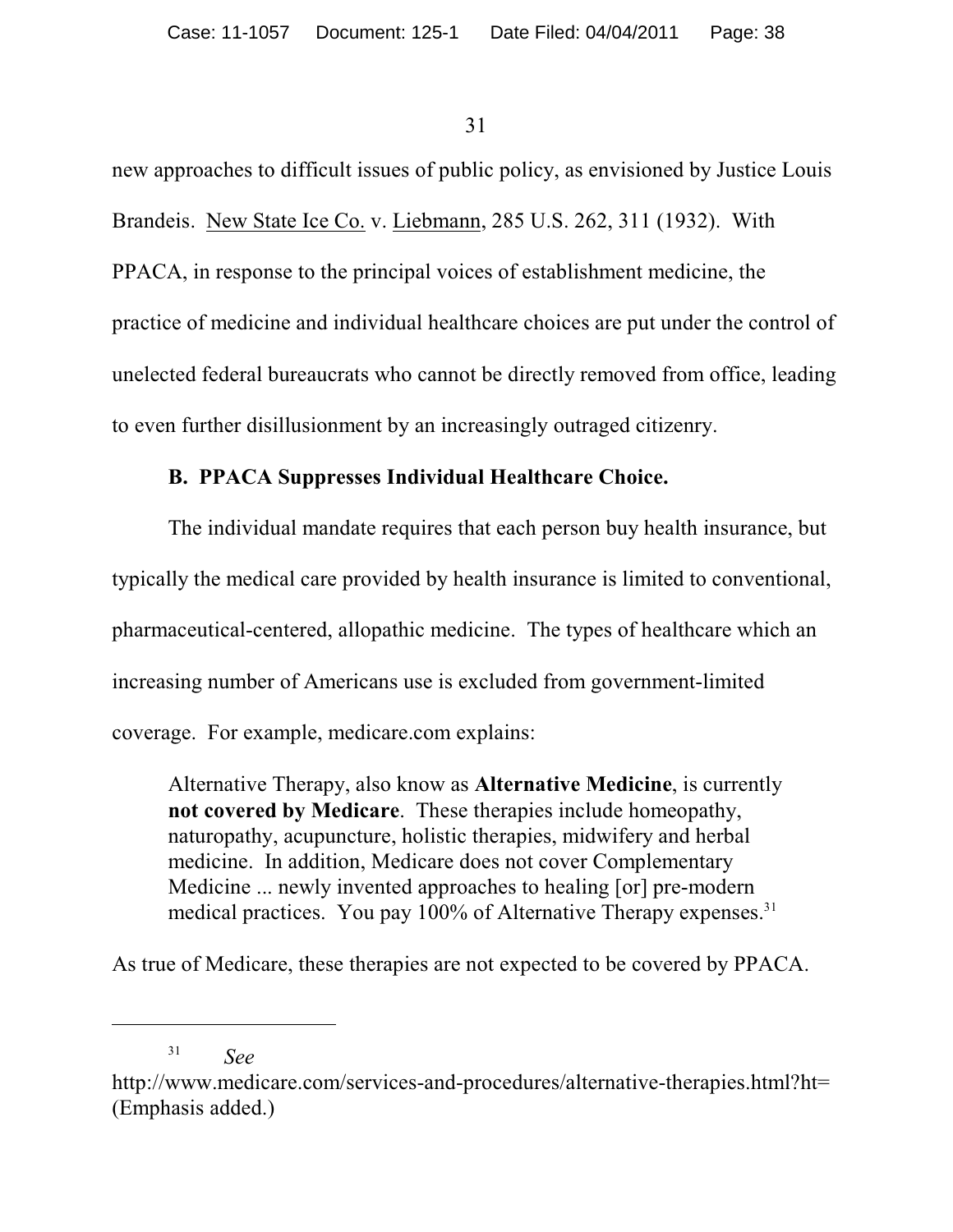Although the principal proponents of PPACA would probably view themselves as pluralistic, multi-cultural, and open-minded, PPACA is predicated on the supremacy of Western medicine, to the exclusion of any other approach. However, under PPACA, Eastern medical approaches, homeopathy developed in Germany and widely used throughout the Commonwealth of Nations, native American therapies, herbal approaches presented in the Holy Bible, and other therapies are treated as though they were without value.

The insurance which the government requires would have virtually no value to those Americans who opt for alternatives to conventional medicine. Viewed in this way, the decision not to purchase insurance by many individuals is not selfish, or foolish, but a response to the reasonable conclusion that health insurance does not meet their personal needs. The mandatory PPACA premiums and penalty reduce available funds to pursuing wellness and nonconventional treatments. Thus, the individual mandate coerces a kind of altruism, transforming personal duty to help others into a coerced civil duty in violation of the free exercise of religion, as defined in the Virginia Bill of Rights, and in derogation of the power of the people secured by the Tenth Amendment.<sup>32</sup>

<sup>&</sup>lt;sup>32</sup> See Virginia Bill of Rights, Art. I. section 16 ("it is the mutual duty of all to practice Christian Forbearance, love and charity toward each other." ).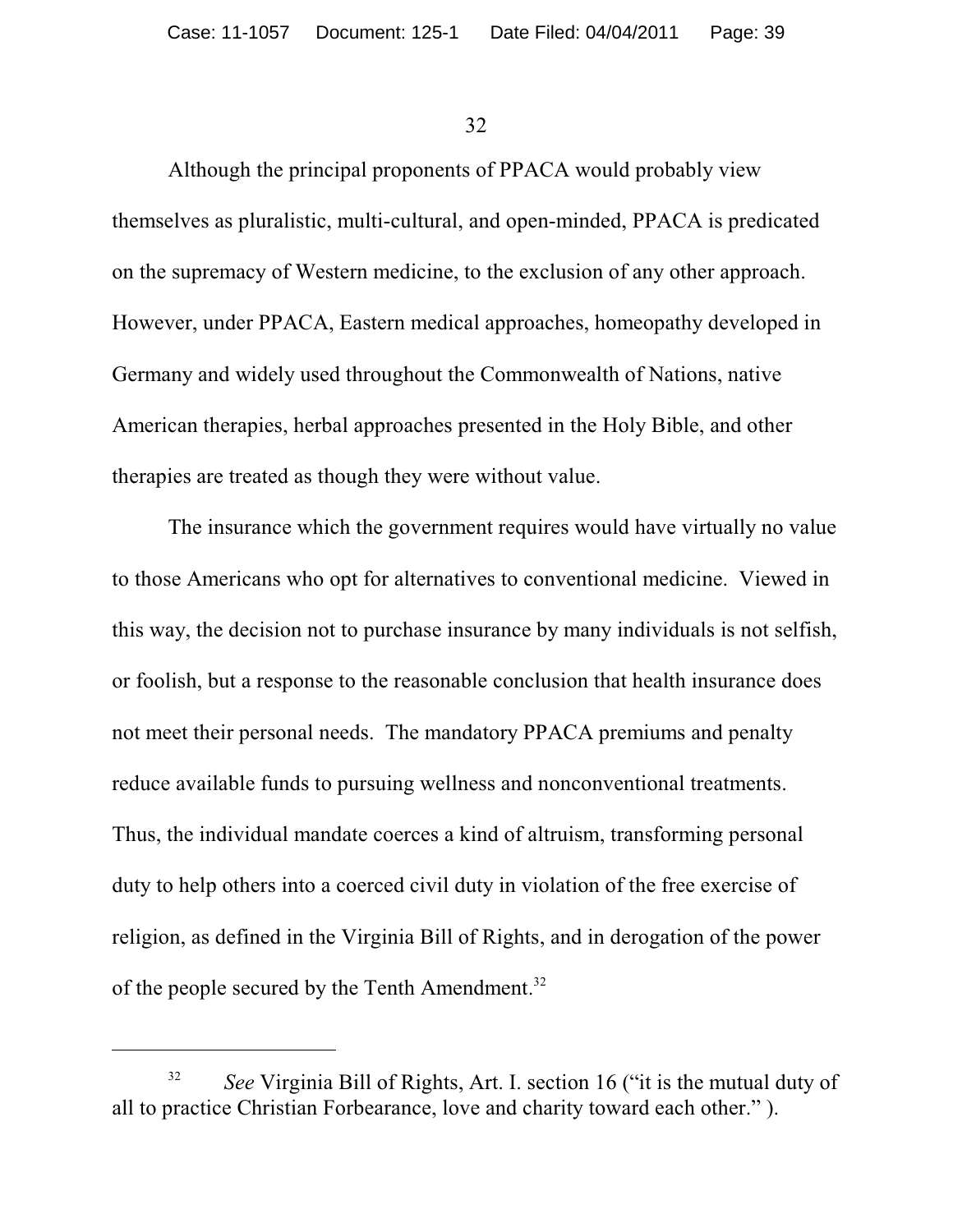#### **CONCLUSION**

For the reasons stated herein, the decision of the district court below should

be affirmed.

Respectfully submitted,

/s/ William J. Olson

WILLIAM J. OLSON\* HERBERT W. TITUS JOHN S. MILES JEREMIAH L. MORGAN WILLIAM J. OLSON, P.C. 370 Maple Avenue W., Suite 4 Vienna, Virginia 22180-5615 (703) 356-5070

\*Attorney of record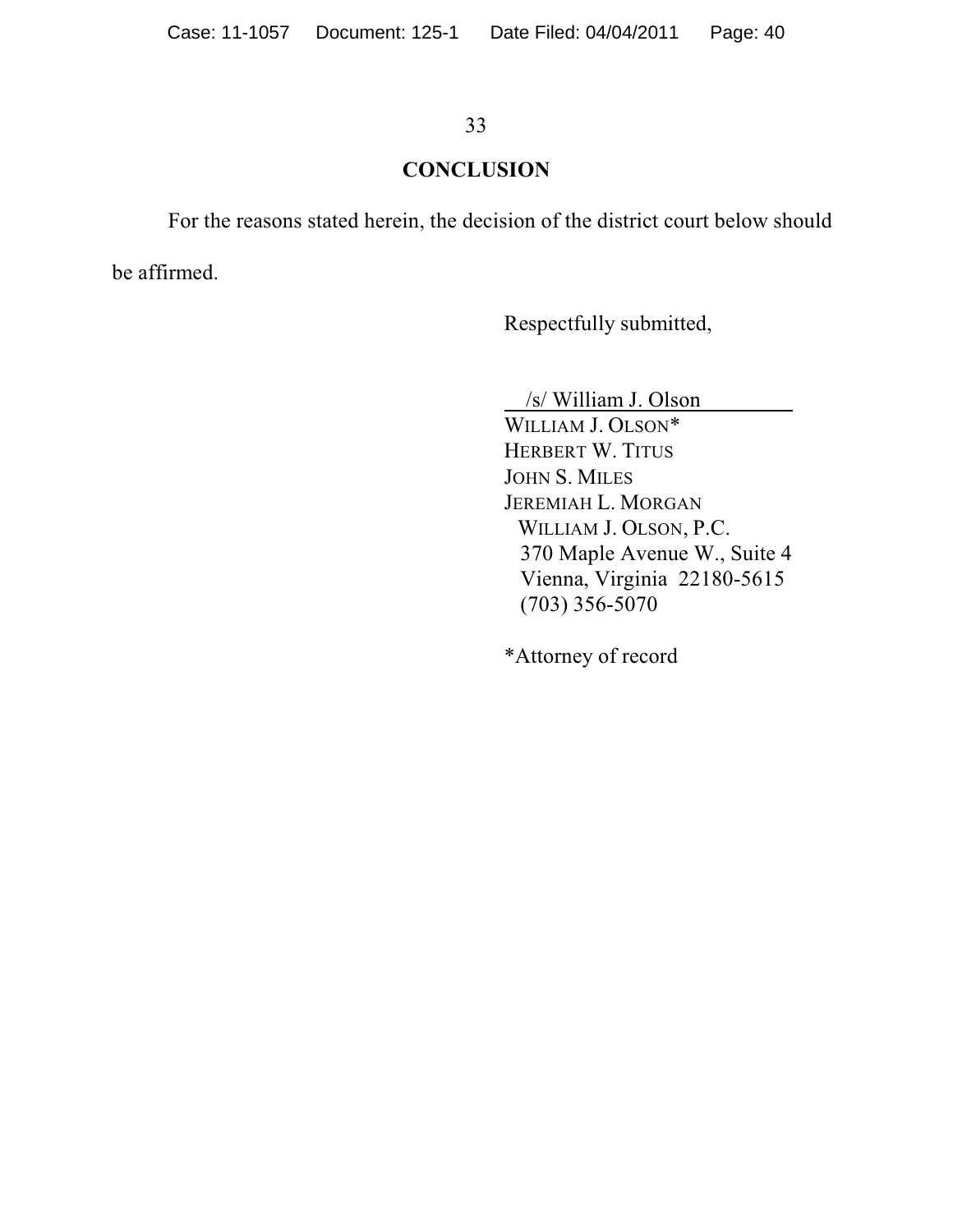#### **CERTIFICATE OF COMPLIANCE WITH RULE 32(a)**

#### IT IS HEREBY CERTIFIED:

1. That the foregoing Brief of *Amici Curiae* Delegate Bob Marshall, *et al*., complies with the type-volume limitation of Rule 32(a)(7)(B), Federal Rules of Appellate Procedure, because this brief contains 6,912 words, excluding the parts of the brief exempted by Rule  $32(a)(7)(B)(iii)$ .

2. This brief complies with the typeface requirements of Fed. R. App. P.  $32(a)(5)$  and the type style requirements of Fed. R. App. P.  $32(a)(6)$  because this brief has been prepared in a proportionally spaced typeface using WordPerfect version 13.0.0.568 in 14-point Times New Roman.

> /s/ William J. Olson William J. Olson

Attorney for *Amici Curiae*

Dated: April 4, 2011